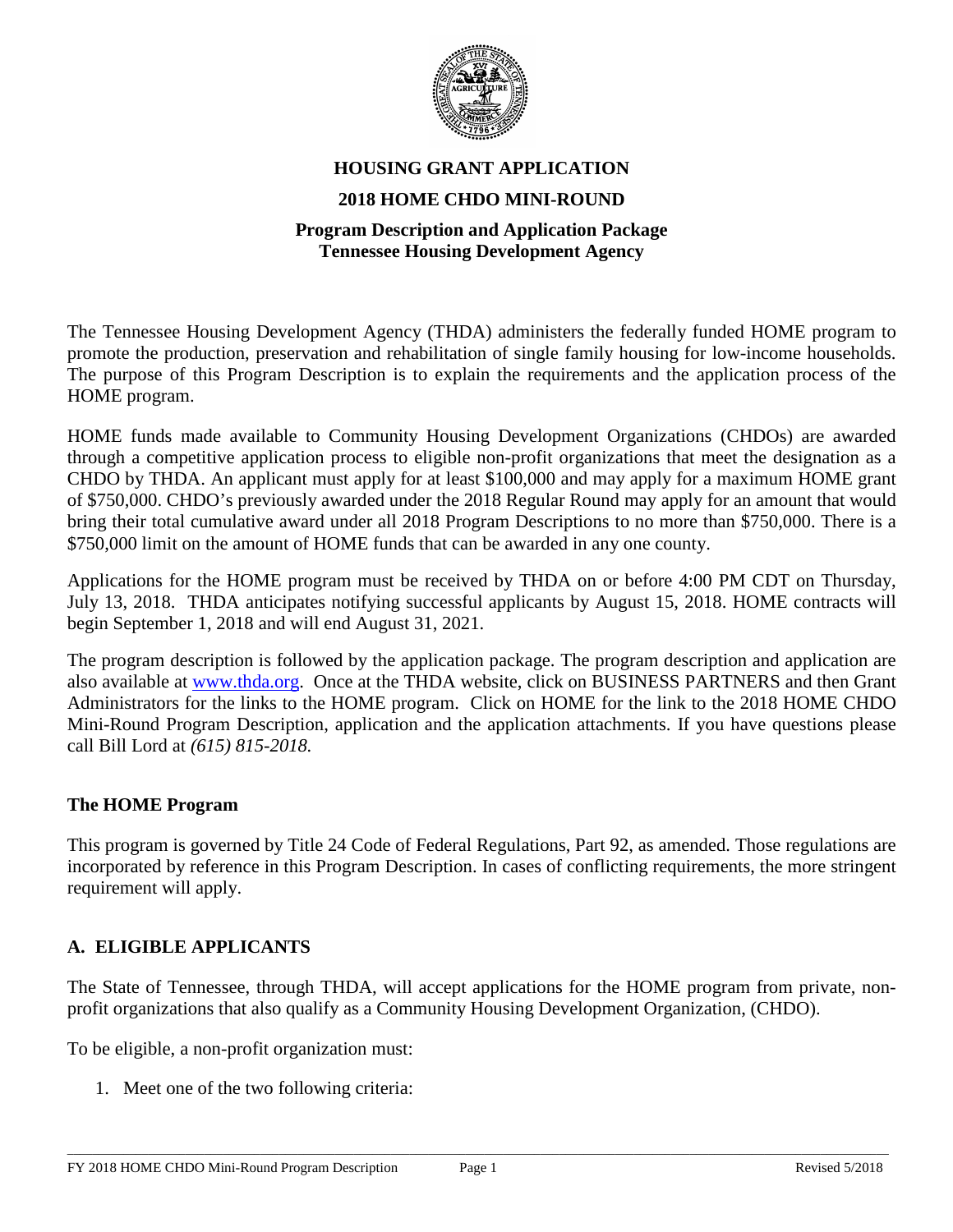a. All private, non-profit organizations must be organized and existing in the State of Tennessee (as evidenced by a Certificate of Existence from the Tennessee Secretary of State, dated no more than thirty (30) days prior to the application date).

OR

- b. Be organized and existing under the laws of another state and be qualified to do business in Tennessee (as evidenced by a Certificate of Existence from the other state's Secretary of State dated no more than thirty (30) days prior to the application date and by a Certificate of Authorization to do business in Tennessee from the Tennessee Secretary of State, dated no more than thirty (30) days prior to the application date).
- 2. Demonstrate at least two (2) years of experience providing affordable housing or affordable housing related services in the state of Tennessee satisfactory to THDA, in its sole discretion.
- 3. Have no part of its net earnings inuring to the benefit of any member, founder, contributor or individual;
- 4. Have among its purposes the provision of decent housing that is affordable to low-income and moderate-income persons, as evidenced in its charter, articles of incorporation, resolutions or by-laws, and experience in the provision of housing to low-income households;
- 5. Have standards of financial accountability that conform to 2 CFR Part 200, *Uniform Administrative Requirements, Audit Requirements and Cost Principles*; and
- 6. Have an IRS designation under Section  $501(c)(3)$  or Section  $501(c)(4)$  of the federal tax code. A  $501(c)(3)$  non-profit applicant may not submit an application until they have received their designation from the IRS. A 501(c)(4*)* non-profit applicant must provide documentation satisfactory to THDA, in its sole discretion, that the non-profit has filed the necessary materials with the IRS and received a response from the IRS demonstrating  $501(c)(4)$  status.

To be considered a qualifying community housing development organization, the CHDO must also meet the following additional requirements:

- 7. Not be controlled by, or under the direction of, individuals or entities seeking to derive profit or gain from the CHDO. If a CHDO is sponsored or created by a for-profit entity, all of the following shall apply:
	- a. The for-profit entity may not be an entity whose primary purpose is the development or management of housing, such as a builder, developer or real estate management firm;
	- b. The for-profit entity may not have the right to appoint more than one-third of the membership of the CHDO's governing body. CHDO board members appointed by the for-profit entity may not appoint the remaining two-thirds of the board members;
	- c. The CHDO must be free to contract for goods and services from vendors of its own choosing;
	- d. The officers, directors, owners (stockholders, managers, members, etc.) or employees of the forprofit entity cannot be officers, directors, owners (stockholders, managers, members, etc.) or employees of the CHDO.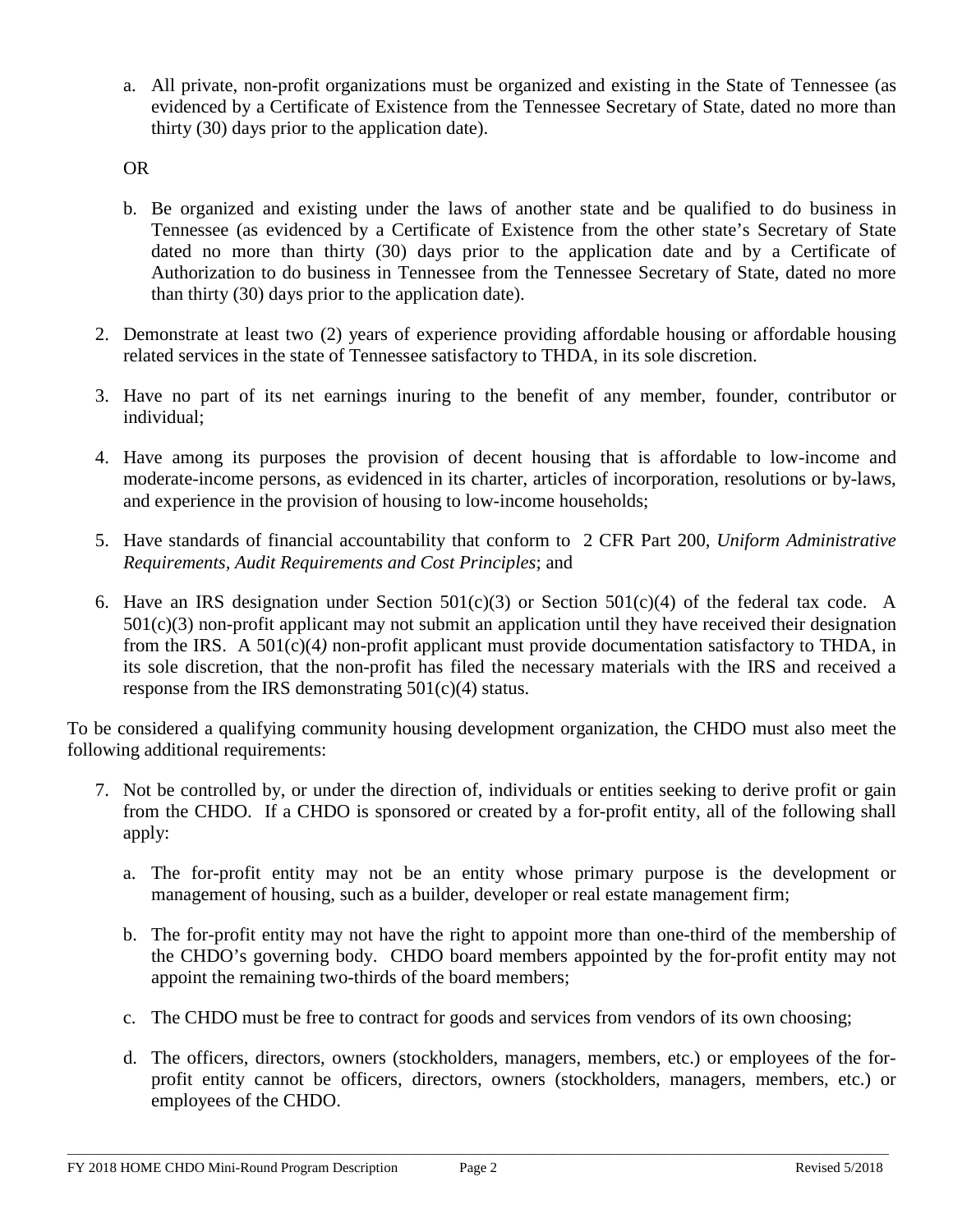- 8. Is not a governmental entity (including the participating jurisdiction, other jurisdiction, Indian tribe, public housing authority, Indian housing authority, housing finance agency, or redevelopment authority) and is not controlled by a governmental entity. An organization that is created by a governmental entity may qualify as a CHDO; however, the governmental entity may not have the right to appoint more than one-third of the membership of the organization's governing body and no more than one-third of the board members may be public officials or employees of recipient governmental entity. Board members appointed by the State or local government may not appoint the remaining two-thirds of the board members*.* The officers or employees of a governmental entity may not be officers of the Board or employees of a CHDO
- 9. Maintain accountability to low-income community residents by:
	- a. Including residents of low-income neighborhoods, other low-income community residents, or elected representatives of low-income neighborhood organizations in at least one-third of the CHDO's governing board's membership. For urban areas, "community" may be a neighborhood or neighborhoods, city, county or metropolitan area; for rural areas, it may be a neighborhood or neighborhoods, town, village, county, or multi-county area (but not the entire State); and
	- b. Providing a formal process for low-income program beneficiaries to advise the CHDO in its decisions regarding the design, site selection, development, and management of affordable housing.
- 10. Have a demonstrated capacity to successfully carry out housing projects assisted with HOME funds. A CHDO undertaking development activities as a developer or sponsor must satisfy this requirement by having paid employees with housing development experience who will work on projects assisted with HOME funds. Paid staffing may be documented by providing copies of the most recent W-2, as applicable, issued by the nonprofit entity for each staff member. For its first year of funding as a CHDO, a CHDO may satisfy this requirement through a contract with a consultant who has housing development experience to train appropriate key CHDO staff. A CHDO that will own housing must demonstrate capacity to act as owner of a project and meet the requirements of 24 CFR 92.300(a)(2). A CHDO does not meet the test of demonstrated capacity based on any person who is a volunteer or whose services are donated or cost allocated by another organization, or by hiring a consultant.
- 11. Have a history of serving the community within which the housing to be assisted with HOME funds is to be located. In general, a CHDO must be able to show at least one year of serving the community through housing activities benefiting low-income persons or families before HOME funds may be awarded to that CHDO. However, a newly created CHDO formed by local churches, service organizations, or neighborhood organizations may meet this requirement by demonstrating that its parent organization has at least one year of serving the community through housing activities benefiting low-income persons or families.

CHDOs may only apply for HOME funding for projects in which the CHDO is the owner and developer. CHDO applicants must submit **a completed application that includes the Non-Profit Checklist/CHDO Designation** with supporting documentation signed by the applicant's counsel.

All applicants with prior HOME grants from THDA must meet both the Commitment and Spend Down Requirements as noted below for the funding round under which the entity received a prior grant award:

1. To meet the Commitment Requirement, THDA must have entered into a legally binding agreement with the organization for specific site addresses for the percentage of development funds specified by grant year.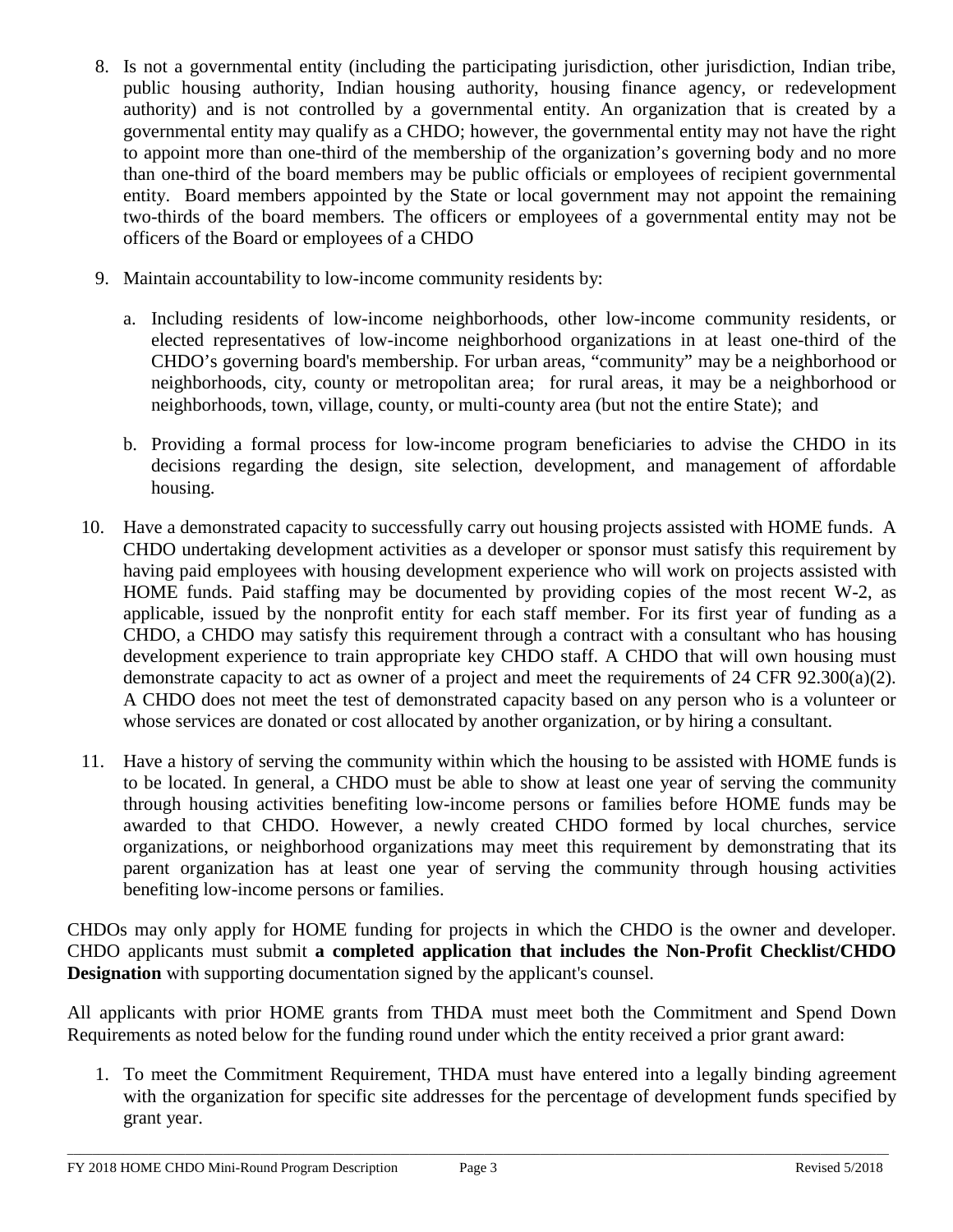2. To meet the Spend Down Requirement, the organization must have either expended or submitted an official Request for Payment Form with supporting documentation for the percentage of development and operating assistance funds specified by grant year:

| <b>HOME PROGRAM</b><br><b>DESCRIPTION</b>                         | <b>COMMITMENT</b><br><b>REQUIREMENT</b> | <b>SPEND DOWN</b><br><b>REQUIREMENT</b> |
|-------------------------------------------------------------------|-----------------------------------------|-----------------------------------------|
| 2012 CHDOs                                                        | 100%                                    | 100%                                    |
| $2012 - 2013$ Regular Rounds                                      | 100%                                    | 100%                                    |
| 2013 CHDOs                                                        | 100%                                    | 100%                                    |
| 2014 Regular and CHDOs                                            | 100%                                    | 100%                                    |
| 2015-2016 Regular and CHDO<br>Round and CHDO Mini-Rounds<br>1 & 2 | 100%                                    | 50%                                     |
| 2017 Regular                                                      | 50%                                     | 0%                                      |
| 2017 CHDO and CHDO Mini-<br>Rounds 1 and 2                        | 25%                                     | 0%                                      |
| 2018 Regular Round                                                | 0%                                      | 0%                                      |

These spending requirements apply to applications from CHDOs that have received THDA HOME grant awards under previous program descriptions. In addition, CHDOs that were funded for homeownership programs that generate CHDO proceeds will have to demonstrate a need for additional HOME funds and documentation that neighborhood market conditions demonstrate a need for the project to be eligible for the 2018 HOME program.

3. To be eligible, all applicants for the 2018 HOME CHDO Mini-Round application cycle must be in compliance with all other THDA programs in which they participate.

# **B. ALLOCATION OF FUNDS**

HOME funds committed to the State of Tennessee, through THDA, will be allocated as provided in the State of Tennessee's Consolidated Plan, as amended. The amount of the 2018 HOME allocation to THDA is \$14,391,943. Additionally, THDA also will make available any returned or leftover funds from the 2017 or earlier funding rounds as determined at the time of award in August, 2018.

Under this program description, THDA will also set-aside up to 5% of its 2018 HOME allocation for CHDO operating expenses.

THDA will set-aside eighteen percent (18%) of the total 2018 HOME allocation for eligible applications from CHDOs, including CHDOs serving Local PJs. Any HOME funds remaining or returned from prior application rounds and designated as CHDO funds will also be made available with this 2018 set-aside. The THDA HOME funding to successful CHDO applicants serving a Local PJ will be reduced by the amount of funding the CHDO receives from the Local PJs to keep within the \$750,000 maximum grant.

To be funded, an application must receive a minimum threshold score of 60, an amount equal to at least 50% of the total points available.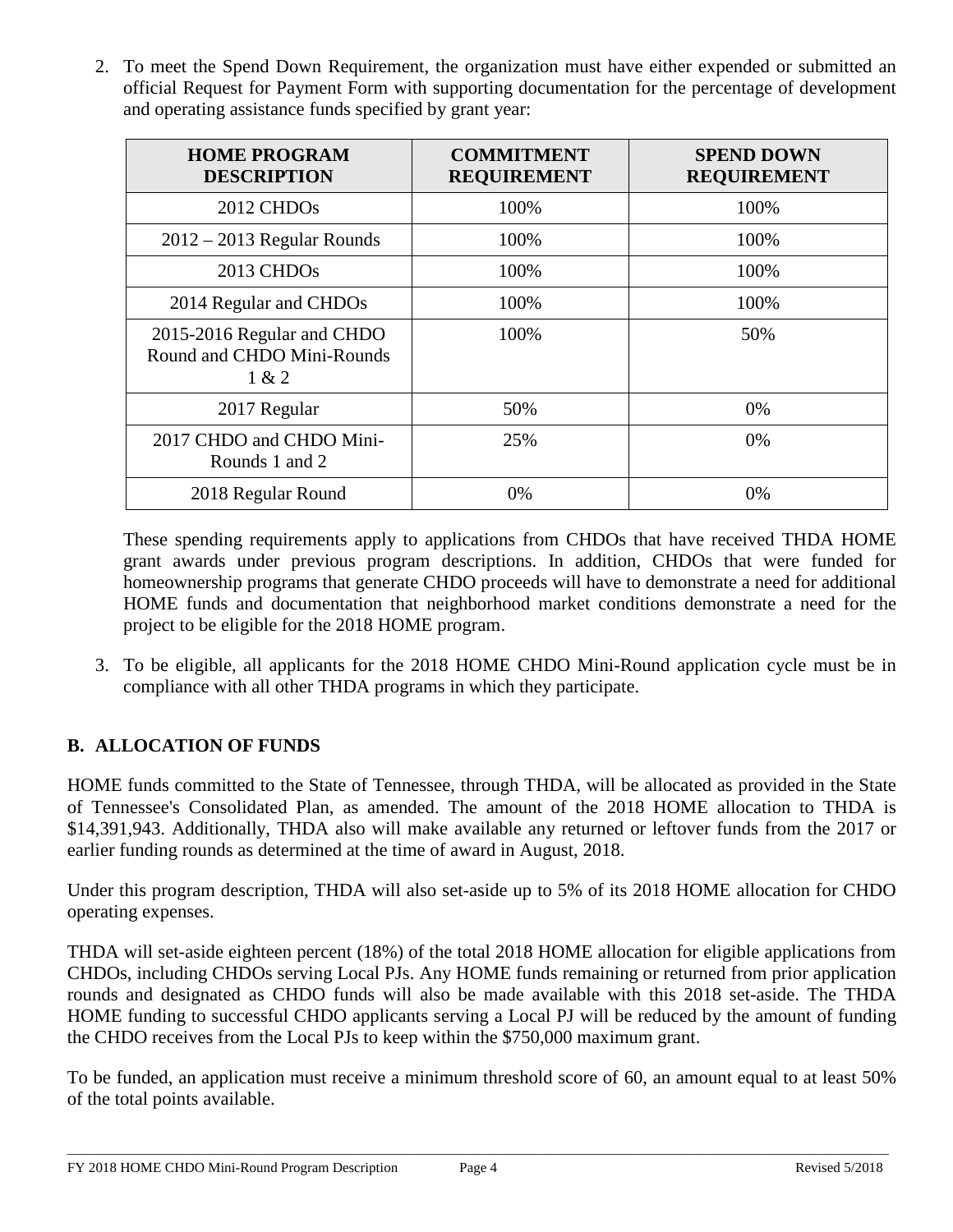Beginning with the 2015 HOME allocation, HUD no longer considers a PJ as meeting its 24-month CHDO commitment through a cumulative total of CHDO commitments since 1992, and each grant year must meet its own 24-month commitment deadline. In addition, the execution of a HOME Working Agreement and the establishment of a CHDO sub-grant in IDIS is insufficient to meet this requirement. Thus, a successful CHDO that receives an allocation of 2018 CHDO funds must commit those funds to specific units no later than June 30, 2020. Any 2017 HOME funds awarded to an organization must be committed to specific units no later than June 30, 2019. *HUD will recapture any 2018 CHDO funds not committed to specific CHDO activities by June 30, 2020 and will recapture any 2017 CHDO funds not committed to specific CHDO activities by June 30, 2019.* CHDO applicants need to be aware of these dates and have a pipeline of eligible homebuyers so they can begin their projects as soon as the environmental reviews are completed. If, in the opinion of THDA, the applications submitted do not contain viable proposals or are from a CHDO that lacks the organizational potential to comply with all HOME affordability requirements, THDA may choose not to award any or all of the funds set-aside for CHDOs in the current application round.

# **C. ELIGIBLE ACTIVITIES**

There are specific eligible activities under the HOME CHDO Mini-Round Program Description that must address the housing needs of low-income households. Manufactured housing and manufactured housing lots are not eligible for HOME assistance. Housing does not include emergency shelters (including shelters for disaster victims) or facilities such as nursing homes, convalescent homes, hospitals, residential treatment facilities, correctional facilities, and dormitories, including those for farm workers or housing for students. Eligible housing activities include:

# **1. Homeownership Programs**

a. *CHDO: CHDOs must use HOME funds to develop units for homeownership, including new construction or acquisition and substantial rehabilitation of substandard single-family dwellings.* The CHDO must be the owner and developer of all units at the time the units are constructed or rehabilitated. When units are sold to eligible homebuyers, the HOME funds must be repaid to the CHDO as CHDO proceeds and must be used to develop additional single-family units for homeownership in compliance with the HOME regulations. A CHDO must allow an amount up to \$14,999 of HOME funds to remain with the unit as a soft second mortgage as necessary to qualify the household for permanent financing, but not less than \$1,000. THDA requires that a subsidy remain in the financing when the unit is sold so affordability is based on the less restrictive recapture provision of the HOME regulations. Any homeownership unit developed by a CHDO that cannot be sold to an eligible homebuyer within nine months of the Certificate of Occupancy must be converted to rental housing and rented to an income-eligible tenant.

Before construction or acquisition and rehabilitation can begin under homeownership, all CHDOs must demonstrate a pipeline of eligible buyers pre-qualified for a permanent loan. Although speculative construction or acquisition is not generally allowed, under certain circumstances THDA will allow a CHDO to apply for an exception to this policy on a project by project basis. To be considered for an exception, the CHDO must demonstrate that it meets certain criteria, including:

- (1) Experience and capacity to manage an affordable rental housing program;
- (2) Success during the last three (3) years in managing affordable rental housing in the area of the proposed project with an average list to lease-up term of no more than 180 days;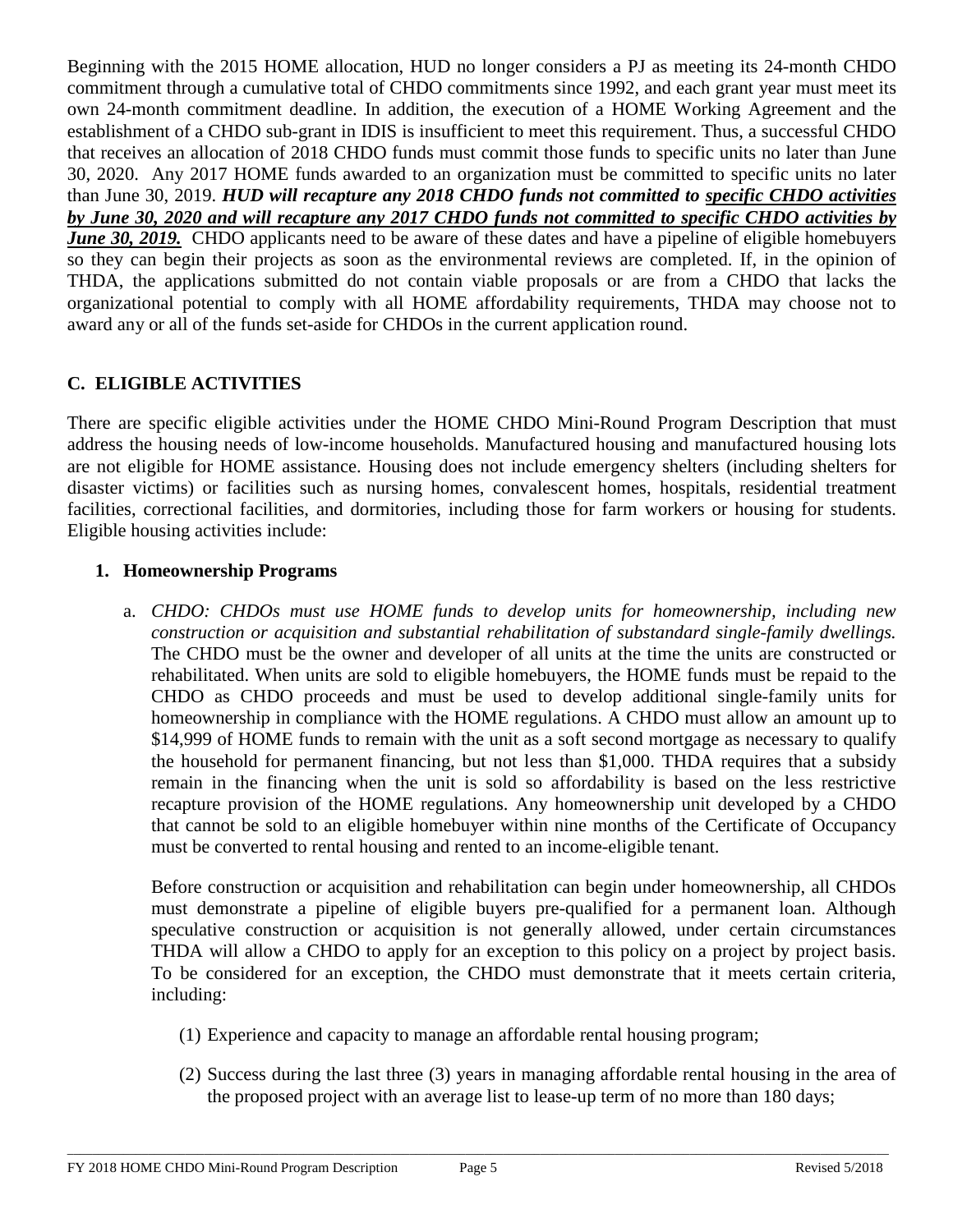- (3) A current average market time of list to contract for sale for similarly priced, comparable homes in the area of the proposed project of no more than 120 days;
- (4) Extenuating circumstances that prevent the CHDO from having a pipeline of pre-qualified homebuyers to support their development activity.

Additionally, if the property remains unsold nine months after completion, a lease-purchase may be permitted if the CHDO can demonstrate that it has an existing and active lease-purchase program.

- b. *Cities, Counties, and Non-profit Organizations (non-CHDO).* Homeownership programs are restricted to a soft second mortgage necessary to qualify the household for permanent financing.
- c. *Soft Second Mortgages.* Any HOME funds used for a soft second mortgage in homeownership programs are limited to the lesser of \$14,999 in HOME funds or the amount of HOME funds necessary to qualify the household for permanent financing, but not less than \$1,000. All grant recipients using HOME for soft second mortgages must use the THDA single-family underwriting template to determine the amount of HOME assistance, and must submit the determination to THDA for review and final approval. If the underwriting template indicates that the homebuyer does not have an unmet need for the soft second mortgage, the grant recipient may not provide direct HOME assistance to that homebuyer. The amount of the soft second mortgage is the "direct HOME subsidy" provided to the homebuyer and subject to recapture.

The soft second mortgage will have an affordability period of five years, which is forgiven at the end of the fifth year if the unit remains in compliance, i.e., the unit remains the permanent residence of the initial buyer and is not leased or vacated. If the unit is sold or transferred during the affordability period, the amount of the HOME subsidy subject to recapture will be reduced by twenty percent (20%) per year of occupancy by the initial homebuyer. If the unit is leased or vacated during the affordability period, the entire HOME subsidy must be repaid.

The soft second mortgages may not be combined with other THDA-funded "second mortgage" assistance programs, including Great Choice Loan Plus assistance, or with funding available through the New Start program, and any subsequent or similar programs operated by THDA. The THDA HOME funded soft second mortgage may be combined with a THDA Great Choice first mortgage loan.

- d. *Sales Price.* All units must be sold for an amount not to be lower than the appraised value of the unit.
- e. *Sales Price Limits.* The sales price limit for homeownership programs are the Property Value Limits. Current limits are available at [https://thda.org/business-partners/home.](https://thda.org/business-partners/home)
- f. *Underwriting.* Front and back end ratios may not exceed twenty-nine (29%) and forty-one percent (41%), respectively. Lower ratios are encouraged.
- g. *Permanent Financing*. Under homeownership programs, THDA expects the use of THDA mortgage loans whenever suitable. Other financing may be used if it is comparable to a THDA mortgage loan. Permanent financing is considered comparable if the interest rate does not exceed the prevailing THDA Great Choice interest rate by more than one percentage point and when it is demonstrated that the homebuyer represents a commensurate underwriting risk to the lender. All loans must have a fixed interest rate fully amortizing over the 30 year term of the loan. There can be no pre-payment penalty for early payoffs.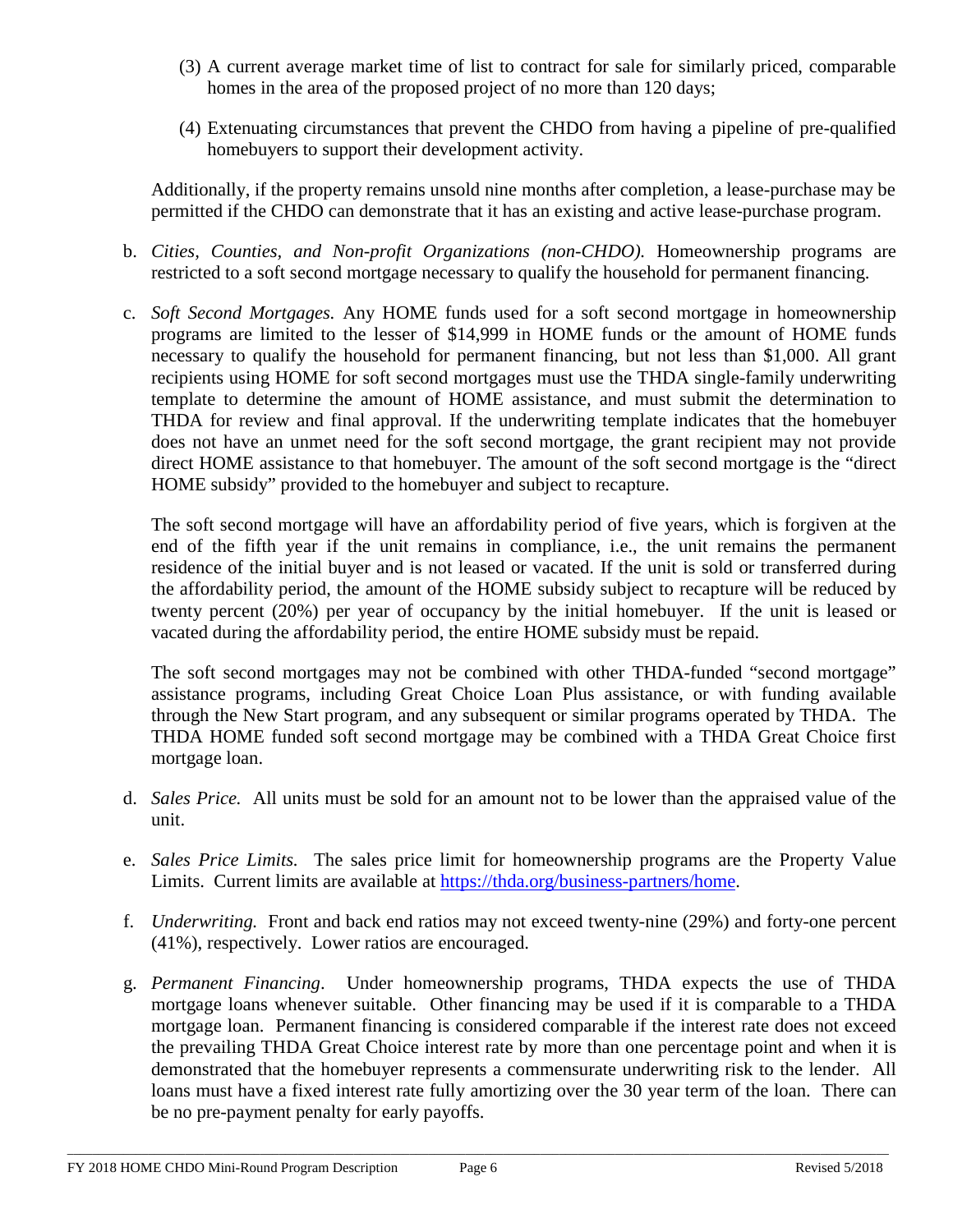- h. *Homebuyer Contribution*. The homebuyer must make a contribution from their own funds equal to one percent (1%) of the purchase price of the property.
- i. *Homebuyer Education*. All homebuyers must complete a homebuyer education program from a THDA qualified homebuyer education provider prior to purchase.
- j. *Neighborhood Market Conditions*. Applicants proposing homeownership projects must document that neighborhood market conditions demonstrate a need for the project and must complete a market study as part of the 2018 application cycle for homeownership programs.
- k. *Deadline for Sale.* Homeownership units must be sold to an eligible homebuyer within nine (9) months of project completion. If a homeownership unit is not sold to an eligible homebuyer within nine months of the Certificate of Occupancy, the unit must be converted to rental housing for the appropriate rental affordability period or the HOME funds must be repaid by the grant recipient to THDA.

THDA expects that the grant recipient will not only shepherd the homebuyer through the home buying process, but also work toward fostering an on-going relationship with the homebuyer. This responsibility includes facilitating additional homeowner counseling, verifying homeowner occupancy requirements on an annual basis, and monitoring mortgage loan default issues.

# **2. CHDO Operating Expenses, Developer's Fees and CHDO Proceeds**

- *a. CHDO Operating Expenses.* A CHDO may request up to 7% of the funds awarded for the acquisition and rehabilitation or new construction of housing for sale to low and moderate income home buyers as CHDO operating expenses to help with the administrative costs of operating the organization. Operating expenses are separate from project funds and are funded from the 5% setaside for CHDO operating expenses from the annual HOME allocation.
- *b. Developer's Fee*s. A CHDO may also request an 8% developer's fee if the CHDO is acting as a developer of housing. The developer's fee is 8% of the HOME funds used to construct or acquire and rehabilitate the unit. The developer's fee is a project soft cost and counts against the maximum per unit subsidy limit applicable to a project.
- *c. CHDO Proceeds*. CHDO proceeds are the HOME funds returned to a CHDO upon the sale of a unit developed by the CHDO from the buyer's permanent financing. The CHDO must use its CHDO proceeds to develop more housing for homeownership. A CHDO may use 15% of the CHDO proceeds for operating expenses, divided as follows: Maximum of 7% for administration and Maximum of 8% for developer's fees. Once the CHDO proceeds are used a second time to develop more housing for homeownership, the HOME restrictions on the use of proceeds are eliminated. The 25% cap on the amount of CHDO proceeds that can be used for operating or administrative expenses has been eliminated. This policy applies retroactively to current, active CHDO grants.

#### **3. Project Soft Costs**

In planning their programs, applicants may include the actual costs paid to third parties for progress inspections and work write-ups as a project-related soft cost where necessary. The costs for progress inspections and work write-ups are capped at \$2,500. In addition to the costs for inspections and work write-ups, the costs for lead-based paint inspections, risk assessments and clearance testing, and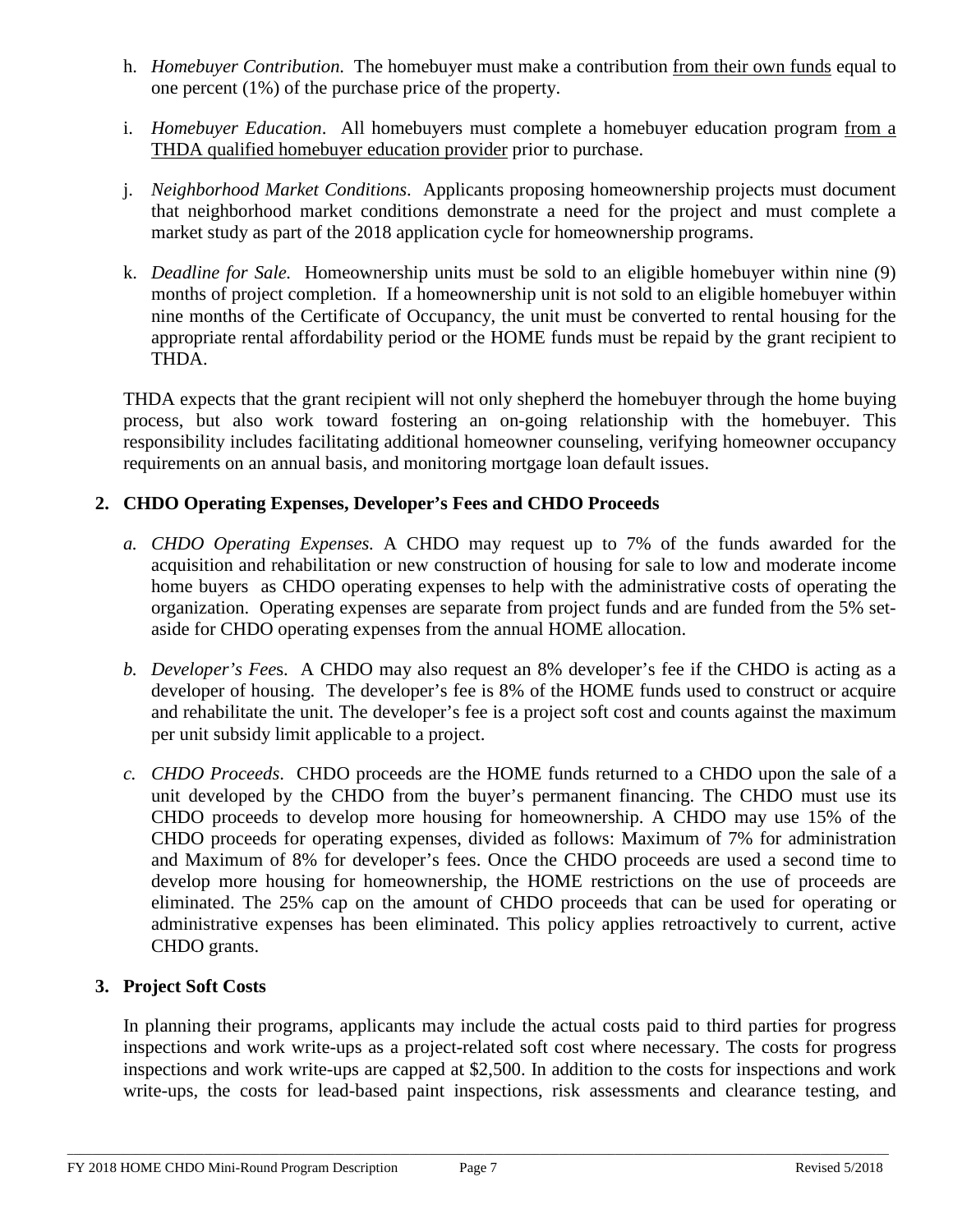architectural and engineering fees are also paid as project soft costs. All project soft costs count toward the HUD maximum per unit subsidy limit.

## **D. PROHIBITED ACTIVITIES**

- 1. Provide project reserve accounts, or operating subsidies;
- 2. Provide tenant-based rental assistance for the special purposes of the existing Section 8 program, in accordance with Section 212(d) of the Act;
- 3. Provide non-federal matching contributions required under any other Federal program;
- 4. Provide assistance authorized under Section 9 of the 1937 Act (annual contributions for operation of public housing);
- 5. Carry out activities authorized under 24 CFR Part 968 (Public Housing Modernization);
- 6. Provide assistance to eligible low-income housing under 24 CFR Part 248 (Prepayment of Low Income Housing Mortgages;
- 7. Provide assistance (other than assistance to a homebuyer to acquire housing previously assisted with HOME funds) to a project previously assisted with HOME funds during the period of affordability established by HUD or THDA in the written agreement. However, additional HOME funds may be committed to a project up to one year after project completion, but the amount of HOME funds in the project may not exceed the HUD maximum per-unit subsidy amount;
- 8. Pay for any cost that is not eligible under 24 CFR 92.206 through 92.209;
- 9. Use HOME funds for rental housing projects;
- 10. Provide assistance for a homeowner rehabilitation project by a CHDO from the 15% CHDO set-aside. A CHDO funded through the 15% CHDO set-aside can only participate in the HOME program if they are the owner and developer of a project.

#### **E. LAYERING**

Layering is the combining of other federal resources on a HOME-assisted project that results in an excessive amount of subsidy for the project. Such activity is prohibited. Grantees must analyze each project to ensure that only the minimum amount of assistance is allocated to the project. In no case may the amount of HOME funds exceed the HUD Maximum per Unit Subsidy Limit.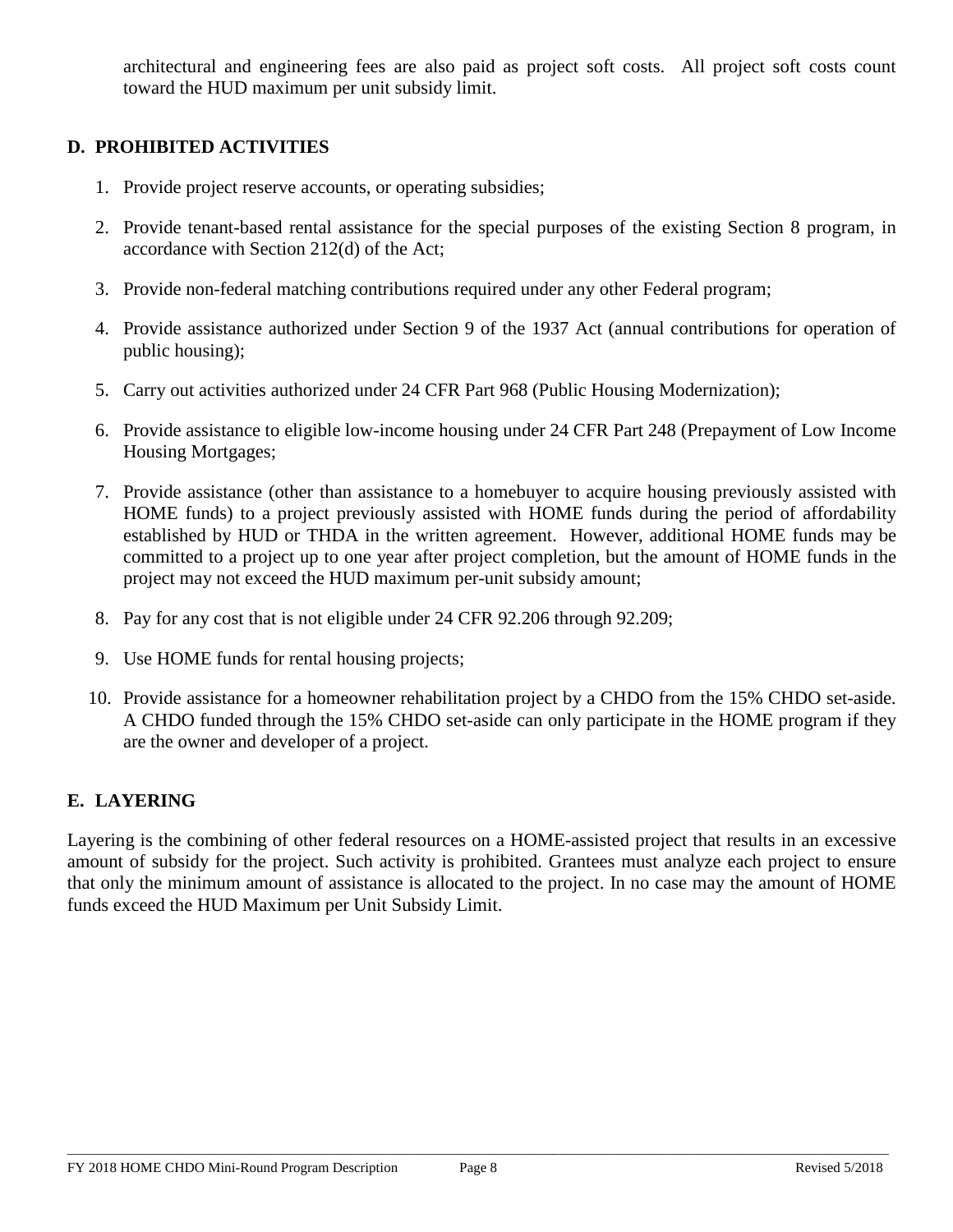# **F. MATCH**

THDA will not require applicants to provide match towards funded projects. Although no local match is required, THDA will award points based on the contribution of eligible match reflected in an application as specified in the scoring matrix. THDA will count any qualifying non-federal project funds or other resources reflected in successful applications that qualify as match under the HOME rule toward the match requirement.

HOME match is permanent, non-federal contributions to a project. Matching contributions may be in the form of one or more of the following:

- 1. Cash contributions not provided by the assisted household and not from a federal source, including the present value of the interest subsidy for loans made at rates below market.
- 2. Reasonable value of donated site-preparation and construction materials.
- 3. Reasonable rental value of the donated use of site preparation or construction equipment.
- 4. Waived fees and taxes.
- 5. Property donation or below-market sale. A copy of the appraisal and/or purchase contract must be submitted. The donor/seller of the property must also provide a statement certifying that the property was donated or sold for affordable housing purposes and an acknowledgment that the donor/seller received the URA Guide Form Notice Disclosure to Seller, as well as the HUD booklet entitled, "When a Public Agency Acquires Your Property." If the property was originally acquired with federal funds, the value of the property is not match eligible.
- 6. The direct cost of donated, compliant homebuyer counseling services provided to families that acquire properties with HOME funds under the provisions of 24 CFR §92.254, including on-going counseling services provided during the period of affordability. Counseling may not be valued at more than \$40 per hour.
- 7. Reasonable value of donated or volunteer labor or professional services. Unskilled volunteer labor may not be valued at more than \$10 per hour; skilled volunteer labor may be valued at the documented going rate.
- 8. Value of sweat equity may also be eligible if every assisted household under the HOME grant award is required to perform sweat equity. Sweat equity may not be valued at more than \$10 per hour.
- 9. Other match sources as permitted under the HOME Final Rule.

THDA will monitor the contribution of match throughout the implementation of the grant.

# **G. LEVERAGE**

In the scoring matrix, any project that has leveraged funds will receive additional points. Leveraged funds are funds provided by local governments, grants from other sources and cash from program beneficiaries. Loan proceeds from a lending institution do not count as leverage. However, the savings generated from a below market interest rate will count as leverage. Administrative funds, *anticipated* fund-raising revenues, other THDA funds, and construction loans do not count toward leverage. Leveraged funds counted in one program year do not qualify again as leverage in subsequent years.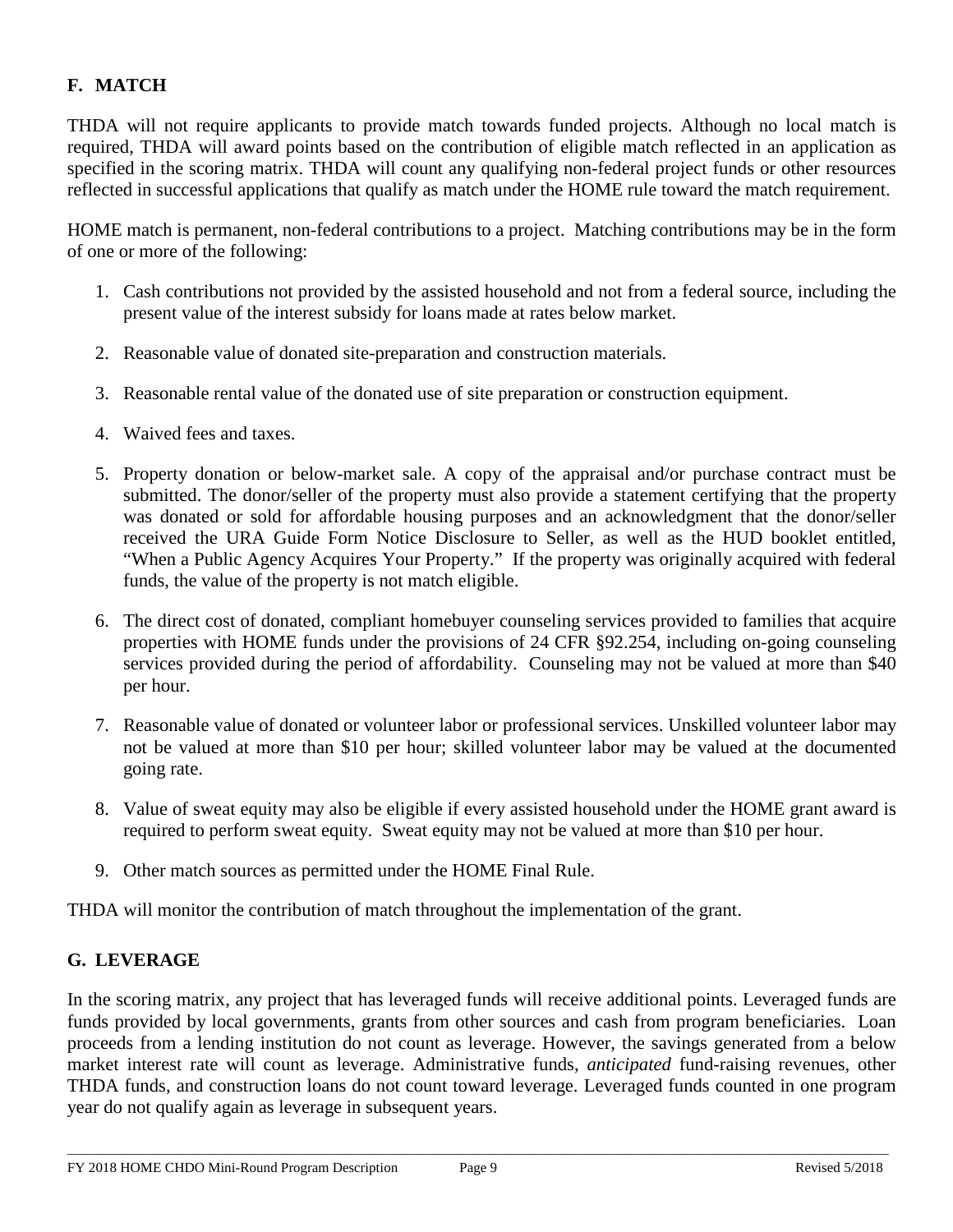The value of donated labor, materials and land will count toward leverage. The value of unskilled labor is set at the current minimum wage, and the value of skilled labor is set at twice the current minimum wage. The value of land and/or a building donated or acquired for a project prior to the application will count as leverage, but there must be an appraisal or tax assessment included in the application to document its value. In order to count donated supplies or materials, only the documented value of the actual goods or materials will be considered and they must be legitimately required by the program. The donor must provide a letter to confirm the amount of the supplies or materials. Proposed discounts will not count as leverage.

# **H. HOME PROGRAM REQUIREMENTS**

## **1. INCOME LIMITS**

HOME funds may be used to benefit only low-income households. "Low-income households" means an individual or household whose income does not exceed 80% of the area median income, adjusted for household size. THDA encourages the targeting of HOME resources for homeowner rehabilitation activities to very low-income households.

"Very low-income household" means a household whose income does not exceed 50% of the area median income, adjusted for household size.

The income of the household to be reported for purposes of eligibility is the sum of the annual gross income of the beneficiary, the beneficiary's spouse, and any other household member residing in the home. Annual gross income is "anticipated" for the next 12 months, based upon current circumstances or known upcoming changes, minus certain income exclusions.

Current limits are available at [https://thda.org/business-partners/home.](https://thda.org/business-partners/home) Median income for an area or the state shall be that median income estimate made by HUD. Median incomes change when HUD makes revised estimates.

# **2. FORMS OF ASSISTANCE**

*Homeownership programs*. Assistance from grant recipients to program beneficiaries as soft second mortgages will be limited to loans equal to the lesser of \$14,999 or the amount necessary to qualify the household for permanent financing which are forgiven at the end of 5 years.

# **3. AFFORDABILITY PERIOD**

*a. CHDOS.* At the time of the sale of the unit to an eligible homebuyer, the CHDO must leave HOME funds in the unit as a soft second mortgage loan in an amount equal to the lesser of \$14,999 or the amount of HOME funds necessary to qualify a household for permanent financing, but not less than \$1,000. There will be an affordability period of five years secured by a Note and Deed of Trust between the CHDO and the homebuyer. The HOME loan is forgiven at the end of the fifth year if the unit remains in compliance with HOME requirements. This means that the property remains the primary residence of the initial homebuyer and is not leased or vacated; and if the property is sold or transferred at the end of the affordability period, the homebuyer has complied with these recapture provisions. If the unit is sold or transferred during the affordability period, the amount of HOME subsidy subject to recapture will be reduced by twenty percent (20%) per year of occupancy by the initial homebuyer. If the unit is leased or vacated during the affordability period, the entire HOME subsidy must be repaid to THDA.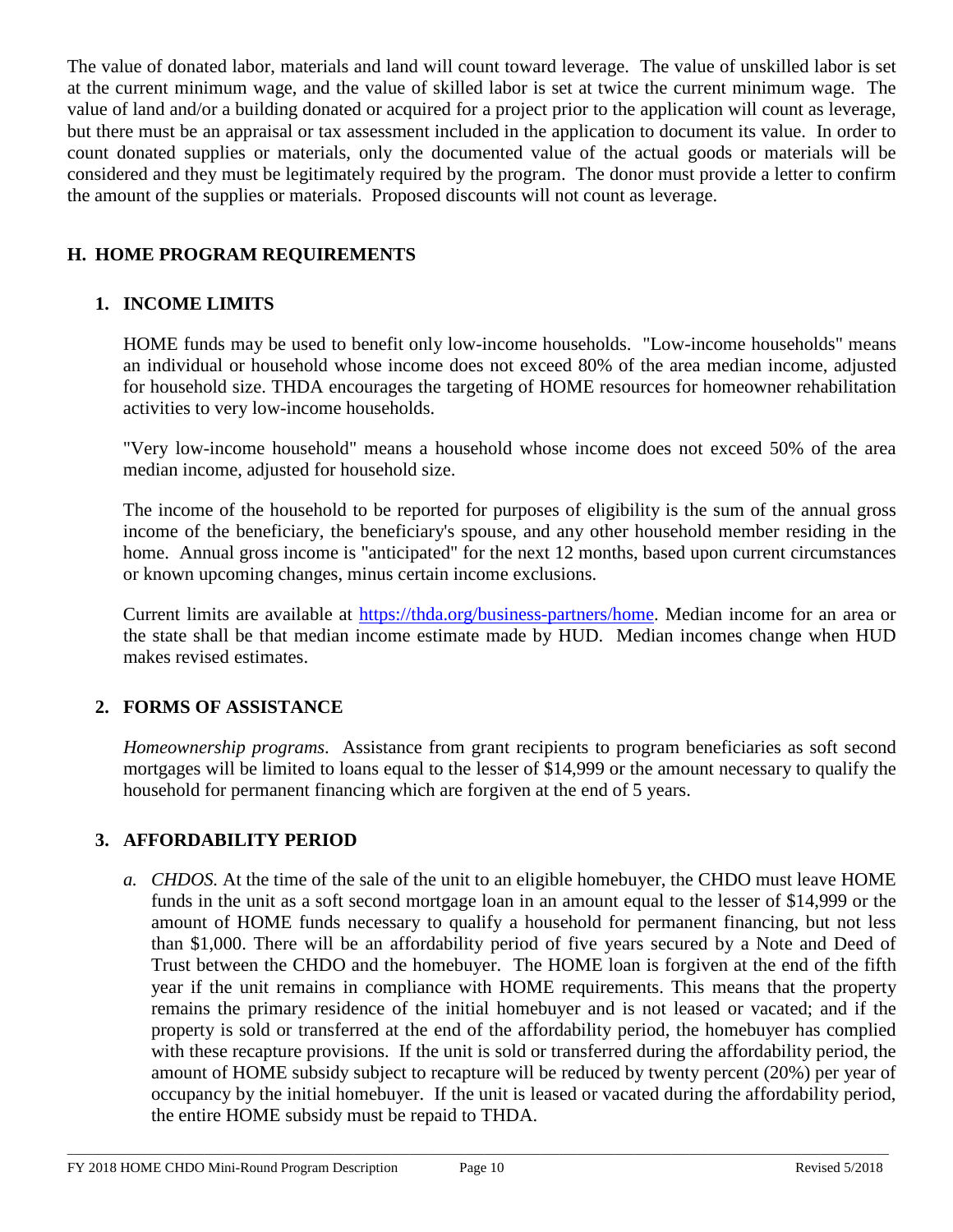*b. Sale or Transfer of the Property*. The HOME-assisted home buyer may sell or otherwise transfer the unit on or before the end of the affordability period to any willing buyer at any price, and the amount of the HOME subsidy subject to recapture will be reduced by 20% per year of occupancy by the initial homebuyer. The amount subject to recapture is limited by the availability of net proceeds. The net proceeds are the sales price minus superior non-HOME loan repayments minus closing costs. If the net proceeds are not sufficient to recapture the remaining outstanding principal balance of the HOME Note plus the amount of the down payment made by the homeowner, if any, plus the amount of any capital improvement investment made by the homeowner, then the grant recipient shall recapture a pro rata share of the net proceeds of the sale in lieu of the full remaining outstanding principal balance of the HOME Note. "Capital improvement investment" means the improvements to the property made at the homebuyer's expense (and not through some other form of subsidy), as evidenced by receipts or cancelled checks detailing the capital improvements made. Capital improvements do not include items of maintenance, deferred maintenance or cosmetic improvements. The pro rata amount to be recaptured shall be calculated in accordance with the HOME Program Regulations at 24 CFR 92.254(a)(5)(ii)(A)(3) as follows:

If the net proceeds are not sufficient to recapture the full HOME investment (or a reduced amount) plus enable the homeowner to recover the amount of the homeowner's down payment and any capital improvement investment made by the home owner since purchase, the grant recipient shall share the net proceeds according to the following formulas:

| <b>HOME</b> Subsidy<br>HOME Subsidy + Homeowner Investment | x Net Proceeds = $HOME$ Amount to Recapture |
|------------------------------------------------------------|---------------------------------------------|
| Homeowner Investment                                       | x Net Proceeds $=$ HOME Amount to Recapture |

HOME Subsidy + Homeowner Investment

x Net Proceeds = HOME Amount to Recapture

The new proceeds may be divided proportionately as set forth in these steps:

- (1) *Application of Forgiveness Feature*. Once the net proceeds are determined from the sale of the property, the grant recipient shall reduce the amount due based on the length of time the homebuyer has occupied the home in relation to the affordability period. Soft second mortgages up to \$14,999 have a five year affordability period and a forgiveness feature of 20% per year.
- (2) *Amount subject to recapture.* The HOME investment that is subject to recapture is based on the amount of HOME assistance that enabled the homebuyer to buy the housing unit. This includes any HOME assistance that reduced the purchase price from fair market value to an affordable price, but excludes the amount between the cost of producing the unit and the market value of the property (i.e., the development subsidy).
- (3) After the full HOME investment has been repaid, any excess profits will belong to the homeowner.
- *c. Construction Financing-Homeownership*. For CHDOs using HOME for construction financing to develop homeownership units, the initial affordability period will be based on the amount of HOME funding invested in the development of the unit under the resale provisions of the HOME regulations. In order to enforce the provisions of the Working Agreement with the CHDO, THDA will require that a Restrictive Covenant and Deed of Trust be recorded against the property prior to drawing down HOME funds for construction. When the unit is sold to an eligible homebuyer,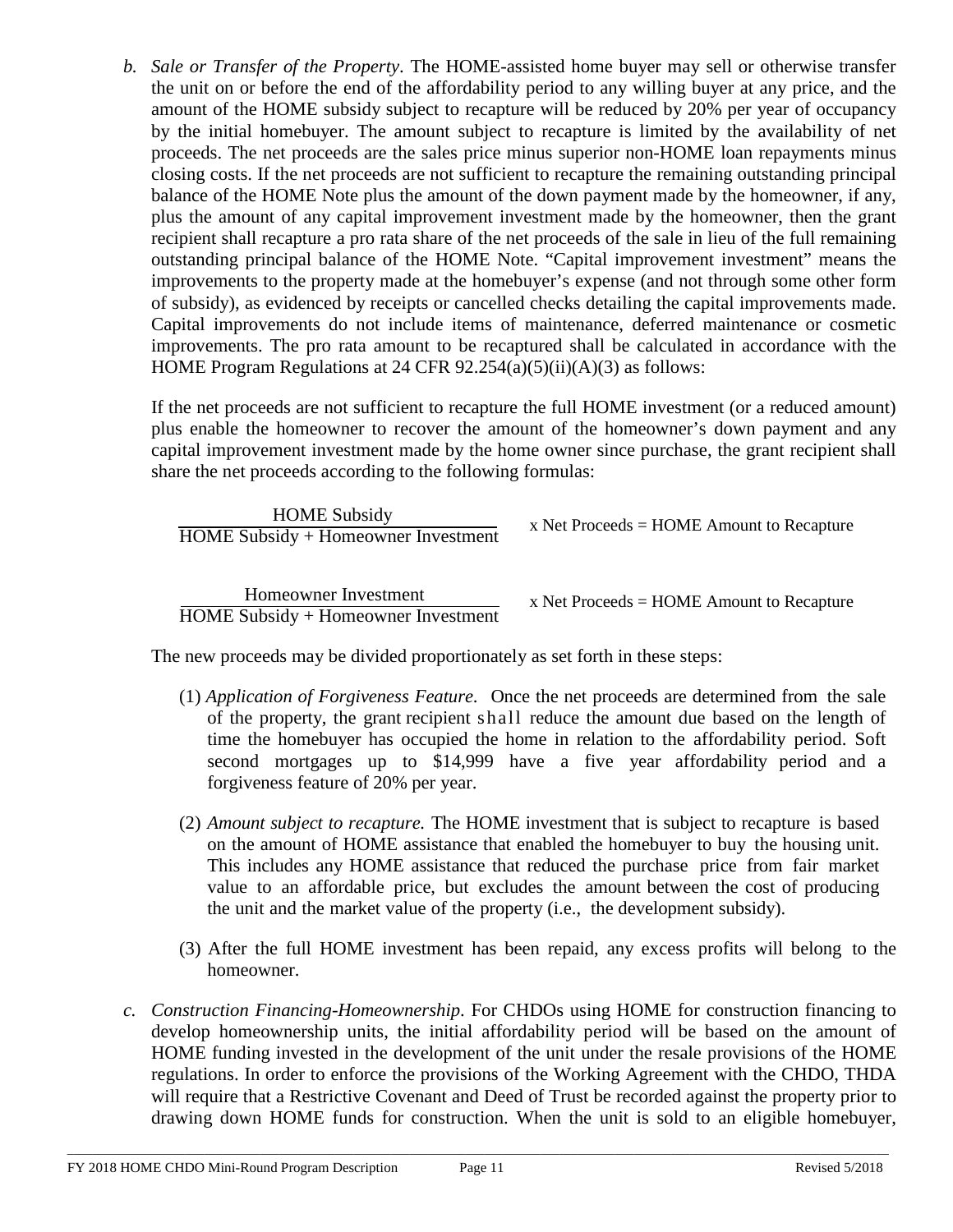THDA will provide the closing agent a copy of the release for Restrictive Covenant and Deed of Trust. The CHDO must provide the closing agent with a Grant Note and Deed of Trust between the CHDO and the homebuyer for the soft second mortgage loan under the recapture provisions. Upon receipt by THDA of a copy of the Grant Note, the recorded Deed of Trust between the homebuyer and the CHDO, the recorded deed from the seller to the homebuyer, and the fully executed final TILA-RESPA Integrated Disclosure (TRID) Settlement Statement, the original Release of Lien is forwarded to the closing agent for recording.

# **4. LEVEL OF SUBSIDY**

| <b>MINIMUM HOME DOLLARS</b> | \$1,000   | PER UNIT                     |
|-----------------------------|-----------|------------------------------|
| <b>MAXIMUM HOME DOLLARS</b> | \$60,021  | 0-BEDROOM (EFFICIENCY) LIMIT |
|                             | \$68,806  | 1-BEDROOM LIMIT              |
|                             | \$83,667  | 2-BEDROOM LIMIT              |
|                             | \$108,239 | 3-BEDROOM LIMIT              |
|                             | \$118,812 | 4-BEDROOM OR MORE LIMIT      |

The maximum HOME investment per unit is provided below:

Periodically, THDA may update these limits pending approval from HUD. Updated limits will be effective for all activities in which an agreement for the activity is entered into after the effective date for the limits issued by HUD. These updates will be posted on THDA's web site [at](http://www.thda.org/) https://thda.org/business-partners/home.

#### **5. PROPERTY STANDARDS**

Property standards must be met when HOME funds are used for a project. Any housing constructed or rehabilitated with THDA HOME funds must meet all applicable local, county, and state codes, rehabilitation standards, Uniform Property Condition Standards (UPCS), and zoning ordinances at the time of project completion.

In the absence of a local code, new construction of single-family units or duplexes must meet the current, State-adopted edition of the International Residential Code for One- and Two-Family Dwellings. The newly constructed units must also meet accessibility requirements and mitigate disaster impact as applicable per State and local codes, ordinances, etc.

In the absence of a local code, rehabilitation of existing homeowner units must meet the current, Stateadopted edition of the Existing Building Code of the International Code Council (ICC).

THDA will not make any funding awards for units in a jurisdiction where the unit cannot be inspected by a state certified building inspector or by a provider as permitted under State law.

HOME funded units must also conform, as applicable, to the THDA Minimum Design Standards for New Construction of Single Family and Multifamily Housing Units and with THDA's Minimum Design Standards for Rehabilitation of Single Family and Multi-family Housing Units. THDA must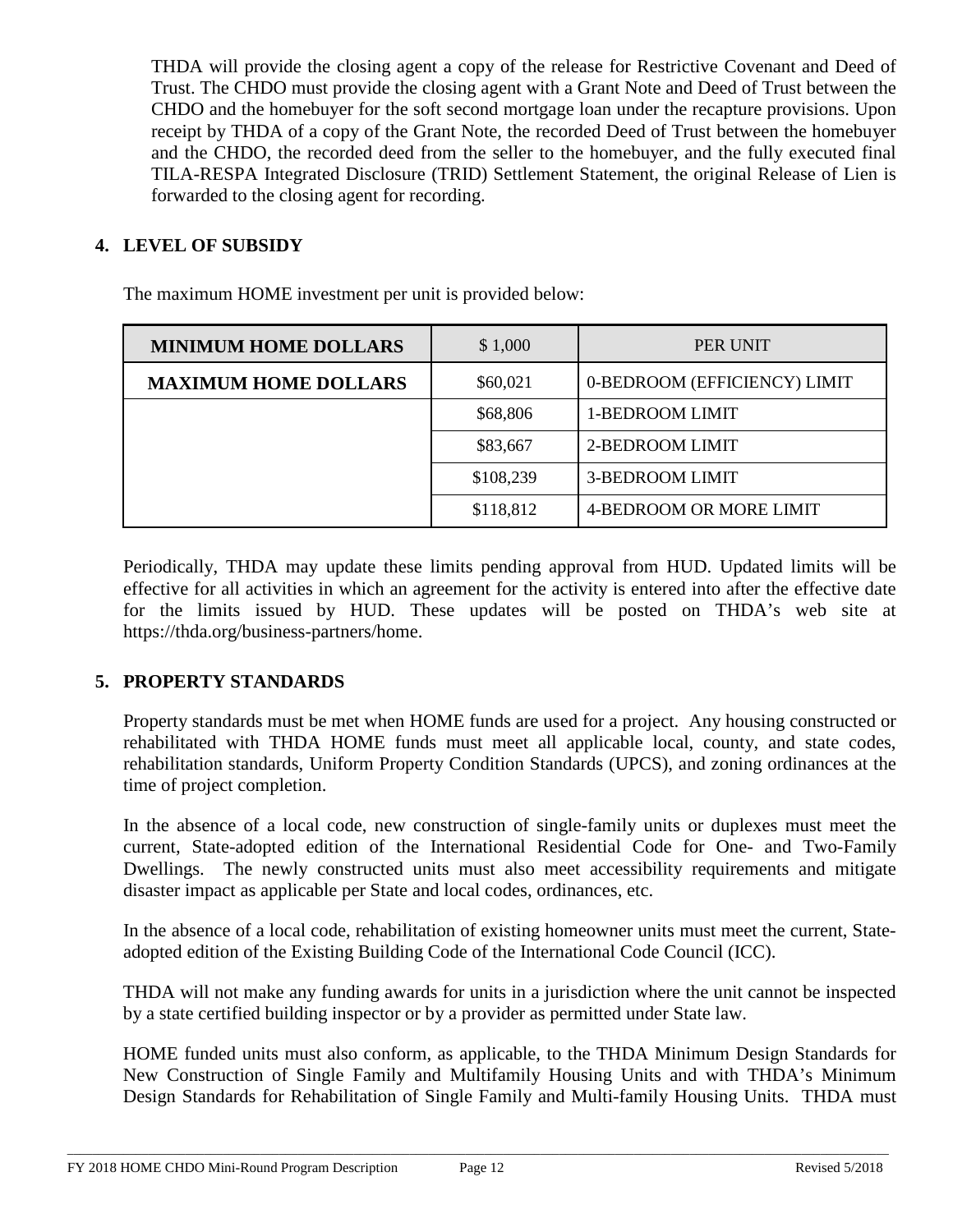review and approve plans, work write-ups and written cost estimates and determine cost reasonableness for both new construction and rehabilitation prior to putting the project out to bid.

The International Code books are available at: www.iccsafe.org

- *a. Disaster Mitigation.* All new construction should be built in a method and/or location that would attempt to protect all new construction from possible disaster due to either a man-made issue, or an act of God that may cause physical or structural damage to the home. The methods should include any items that may be recommended, or required by either local, state, or federal agencies dealing with disasters.
- *b. Energy Code*. New construction projects must also meet the State-adopted edition of the International Energy Conservation Code. Copies of the Energy Code may also be obtained from the International Code Council at the address listed above.
- *c. Energy Conservation.* In addition to meeting the State-adopted edition of the International Energy Conservation Code, new construction projects must be Energy Star qualified as certified by an independent Home Energy Rating System (HERS) rater or achieve a HERS index of 85 or less when tested by a certified rater.
- *d. Section 504.* Section 504 of the Rehabilitation Act of 1973 prohibits discrimination in federally assisted activities and programs on the basis of disability, and imposes requirements to ensure accessibility for qualified individuals with disabilities to these programs and activities.

## **6. AFTER REHABILITATION PROPERTY VALUE**

F*or homeowner rehabilitation projects*, the maximum after rehabilitation value permitted for the type of single-family housing (1-4 family residence, condominium, cooperative unit,) shall not exceed 95% of the median purchase price for the area as established by HUD. Current limits are available at [https://thda.org/business-partners/home.](https://thda.org/business-partners/home)

#### **7. SALES PRICE LIMITS**

The sales price limit for homeownership programs are the same as the Property Value Limits for homeowner rehabilitation programs. Current limits are available at [https://thda.org/business](https://thda.org/business-partners/home)[partners/home.](https://thda.org/business-partners/home)

#### **I. UNIVERSAL DESIGN/VISITABILITY**

THDA encourages the inclusion of features that allow individuals with physical disabilities to reside and/or visit the housing that is constructed or rehabilitated with federal HOME funds.

Universal design is a building concept that incorporates products, general design layouts and other characteristics to a housing unit in order to:

- Make the unit usable by the greatest number of people;
- Respond to the changing needs of the resident; and
- Improve the marketability of the unit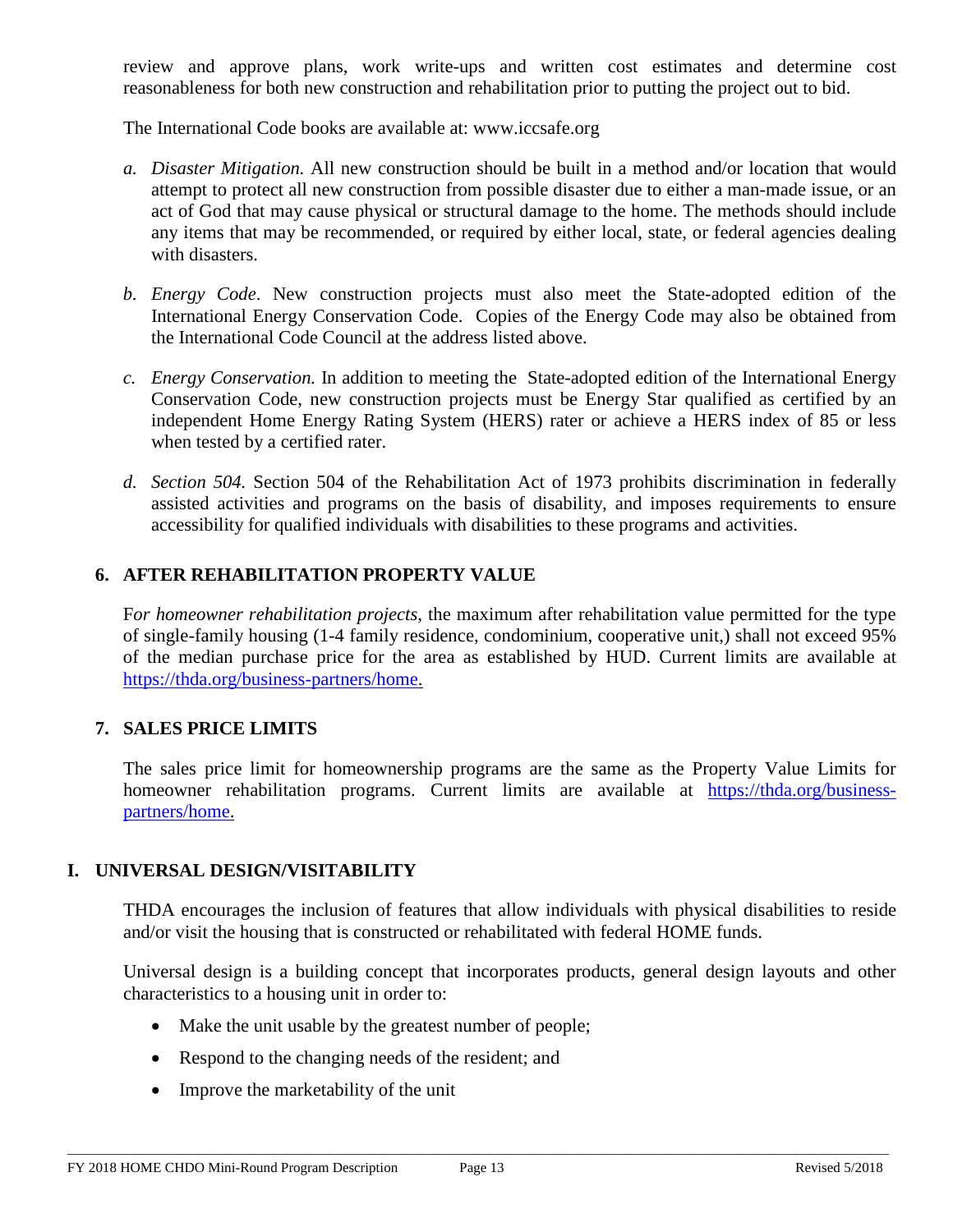The goal of universal design seeks to build housing that meets the needs of the greatest number of residents within a community. Universal design differs from accessible design, which is primarily intended to meet the needs of persons with disabilities. However, universal design is inclusive of adaptable design as universal design incorporates structural features that will allow a housing unit to be adapted to an individual's current or future needs. Universal design features include, but are not limited to:

- Stepless entrances.
- Minimum 5' x 5' level clear space inside and outside entry door.
- Broad blocking in walls around toilet, tub and shower for future placement of grab bars.
- Full-extension, pull-out drawers, shelves and racks in base cabinets in kitchen.
- Front mounted controls on all appliances.
- Lever door handles.
- Loop handle pulls on drawers and cabinet doors.

More information on Universal Design may be found at The Center for Universal Design at North Carolina State University: [http://www.ncsu.edu/ncsu/design/cud/index.htm.](http://www.ncsu.edu/ncsu/design/cud/index.htm)

Visitability refers to homes that are designed and built in a manner that allows individuals who have trouble with steps or use wheelchairs or walkers to live in or visit the unit. These features include:

- One zero-step entrance.
- Doors with 32 inches of clear passage space.
- One bathroom on the main floor that is accessible to a person using a wheelchair.

More information on Visitability can be found at: [http://www.visitability.org.](http://www.visitability.org/)

#### **J. HOME RELOCATION REQUIREMENTS**

### *THDA DISCOURAGES PROJECTS INVOLVING DISPLACEMENT OR RELOCATION OF HOUSEHOLDS. PRIOR TO APPLICATION, CONTACT THDA IF YOU ARE PLANNING ANY PROJECT THAT MAY INVOLVE DISPLACEMENT OR RELOCATION.*

The Uniform Relocation Assistance and Real Property Acquisition Policies Act of 1970 (Uniform Act), and its implementing regulations, 49 CFR Part 24, requires relocation assistance where acquisition has occurred under the Uniform Act. In addition, the Uniform Act coverage was expanded in 1987 amendments to cover displacement of individuals resulting from rehabilitation, demolition, or private acquisition carried out under a federally-assisted project or program.

Section 104(d) of the Housing and Community Development Act ("The Barney Frank Amendments") and HUD's Residential Anti-Displacement and Relocation Assistance Plan include additional relocation requirements. This extra level of relocation protection may be triggered for low-income households when units are converted or demolished with Community Development Block Grant (CDBG) or HOME funds. In addition, when Section 104(d) is triggered, jurisdictions may need to replace any low/moderate income dwelling units that are lost due to the conversion or demolition. This section refers only to residential relocation. If non-residential (commercial/industrial) relocation is involved, contact THDA.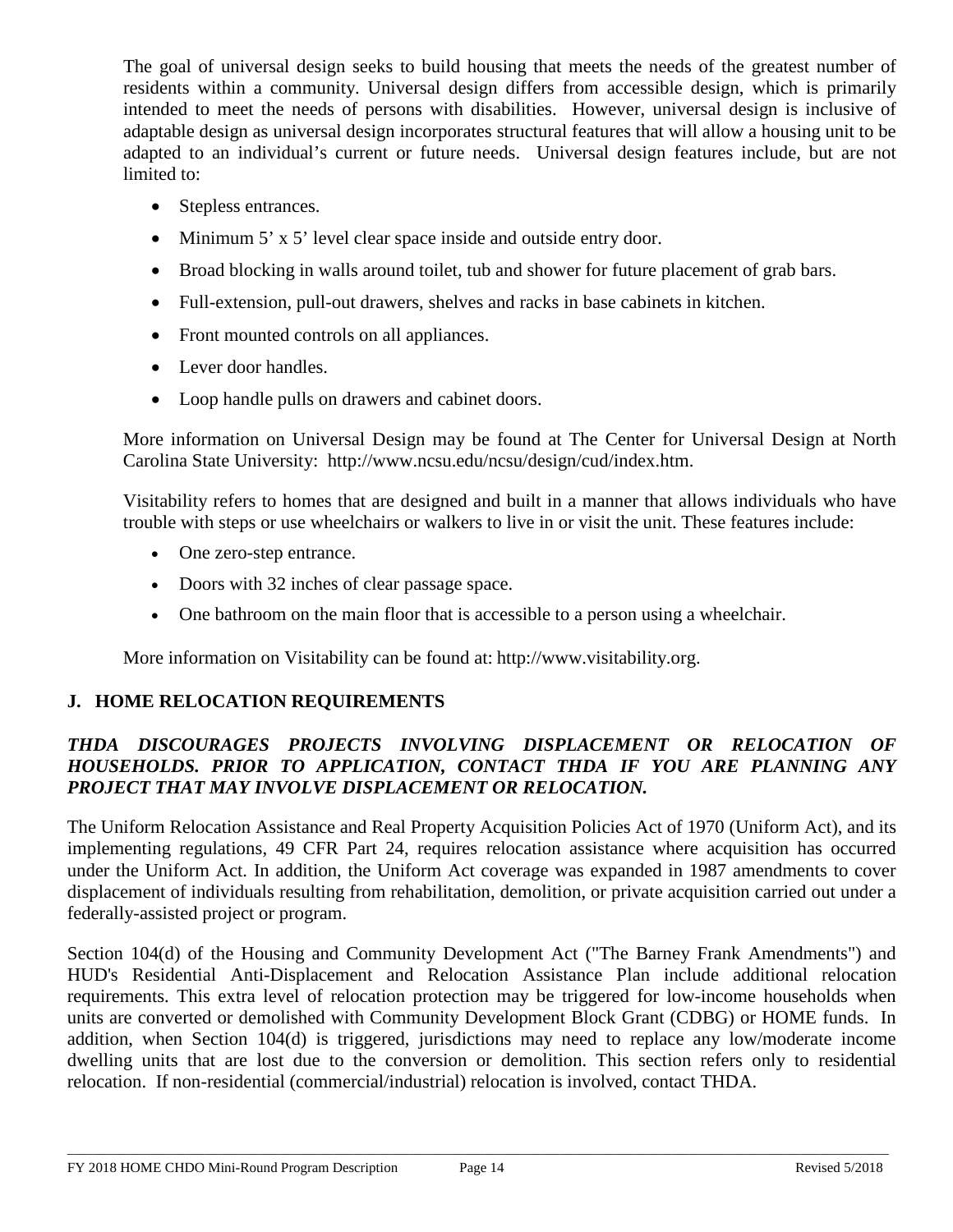Understanding how relocation requirements are triggered, alternate ways of meeting them, and the costs of the alternatives is essential in making HOME program decisions. Concerns about relocation may cause an administrator to consider establishing a preference for vacant buildings. However, administrators should also consider that vacant buildings are often much deteriorated. Rehabilitating an occupied building even with the cost of assisting tenants to remain or relocate, may be less costly than rehabilitating a vacant building. In occupied buildings, program administrators must consider whether occupants will be able to return after rehabilitation and whether Housing Choice Voucher (Section 8) assistance is available to help meet relocation costs. Selecting vacant projects does not relieve all relocation concerns. Vacant buildings in good condition may have been recently occupied. If so, the program administrator must consider whether the owner removed the tenants in order to apply for HOME assistance for a vacant building. If so, these tenants are displaced persons.

Skilled staff can save the local program money and build goodwill with owners and tenants. Failure to understand and follow relocation requirements can result in unnecessary costs for the local program. It is possible for uninformed owners and staff to take steps that would obligate the local program to provide significant relocation benefits and services. Early briefings for owners and program staff on relocation rules are essential. Handbook 1378, Tenant Assistance, Relocation and Real Property Acquisition consolidates relocation requirements for HOME and other HUD programs in one document. It is available from HUD Field Offices or by contacting THDA. HUD informational booklets for persons who are displaced or whose property is to be acquired are also available from HUD Field Offices or from THDA.

Uniform Relocation Act (URA) requirements are triggered at the time the application is being prepared, and additional requirements are triggered at the time the working agreement is signed between the owner and the grantee and when rehabilitation is completed. Treatment of displaced persons depends upon whether the displaced person is (1) a tenant or owner; (2) a business or household; or (3) has income above or below the Section 8 Lower Income Limit.

**WHO IS A DISPLACED PERSON? -** Any person (household, individual, business, farm, or non-profit organization) that moves from the real property, permanently, as a direct result of rehabilitation, demolition, or acquisition for a project assisted with HOME funds. Relocation requirements apply to all occupants of a project/site for which HOME assistance is sought even if less than 100% of the units are HOME assisted.

**WHO IS NOT A DISPLACED PERSON?** - A tenant evicted for cause, assuming the eviction was not undertaken to evade URA obligations. A person with no legal right to occupy the property under State or local law (e.g., squatter). A tenant who moved in after the application was submitted but before signing a lease and commencing occupancy, was provided written notice of the planned project, its possible impact on the person (e.g., the person may be displaced, temporarily relocated, or experience a rent increase), and the fact that the person would not qualify as a "displaced person" (or for any assistance under URA) as a result of the project. A person, after being fully informed of their rights, waives them by signing a Waiver Form.

# **HOW IS DISPLACEMENT TRIGGERED?**

*Before Application.* A tenant moves permanently from the property before the owner submits an application for HOME assistance **if** THDA or HUD determines that the displacement was a direct result of the rehabilitation, demolition, or acquisition for the HOME project. (e.g., THDA determines that the owner displaced tenants in order to propose a vacant building for HOME assistance.)

*After Application.* A tenant moves permanently from the property after submission of the application, or, if the applicant does not have site control, the date THDA or the local program administrator approves the site because: (1) the owner requires the tenant to move permanently; or (2) the owner fails to provide timely required notices to the tenant; or (3) the tenant is required to move temporarily and the owner does not pay all actual, reasonable out-of-pocket expenses or because the conditions of the move are unreasonable.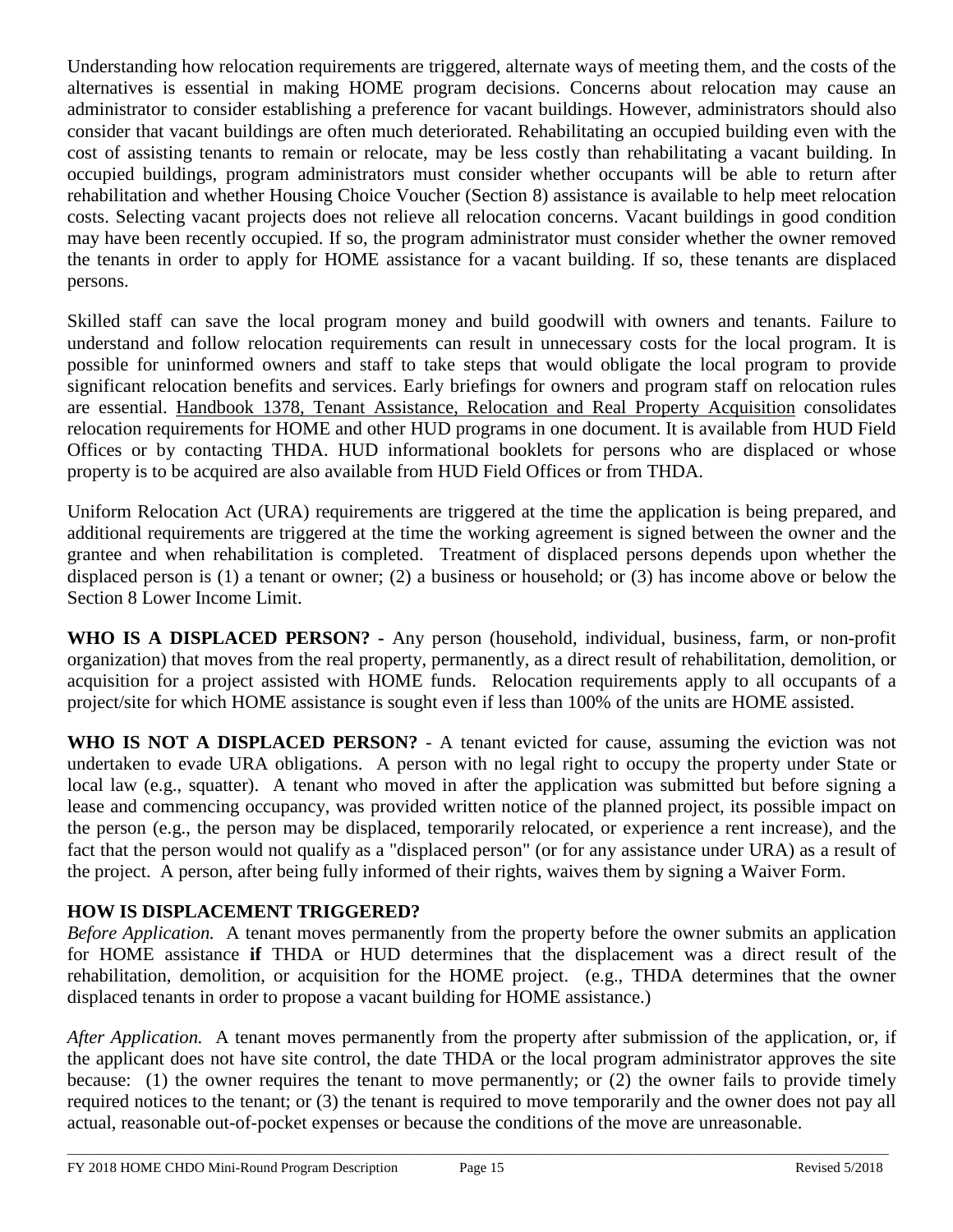*After Execution of Agreement.* A tenant moves permanently from the project after execution of the agreement covering the acquisition, rehabilitation or demolition because the tenant is not provided the opportunity to lease a suitable, affordable unit in the project.

#### **K. HOME RESIDENTIAL ANTI-DISPLACEMENT AND RELOCATION ASSISTANCE PLAN**

THDA will require grant recipients to replace all occupied and vacant habitable lower income housing demolished or converted to a use other than as lower income housing in connection with a project assisted with funds provided under the HOME Investment Partnership Act

All replacement housing will be provided within three years after the commencement of the demolition or conversion. Before entering into a working agreement committing THDA to provide funds for a project that will directly result in the demolition or conversion, THDA will make public by and submit to the HUD/Knoxville HOME coordinator certain information. Each applicant proposing demolition or any reduction in lower income housing units must submit the following information to THDA:

- 1. A description of the proposed assisted project;
- 2. The address, number of bedrooms, and location on a map of lower income housing that will be demolished or converted to a use other than as lower income housing as a result of an assisted project;
- 3. A time schedule for the commencement and completion of the demolition or conversion;
- 4. To the extent known, the address, number of bedrooms and location on a map of the replacement housing that has been or will be provided;
- 5. The source of funding and a time schedule for the provision of the replacement housing;
- 6. The basis for concluding that the replacement housing will remain lower income housing for at least 10 years from the date of initial occupancy; and
- 7. Information demonstrating that any proposed replacement of housing units with smaller dwelling units (e.g., a 2-bedroom unit with two 1-bedroom units), or any proposed replacement of efficiency or single-room occupancy (SRO) units with units of a different size, is appropriate and consistent with the housing needs and priorities identified in the approved Consolidated Plan.

# **L. EQUAL OPPORTUNITY AND FAIR HOUSING**

No person in the United States shall on the grounds of race, color, religion, sex, familial status, national origin, or disability be excluded from participation, denied benefits or subjected to discrimination under any program funded in whole or in part by HOME funds. The following Federal requirements as set forth in 24 CFR 5.105(a), Nondiscrimination and equal opportunity, are applicable to HOME projects:

| Fair Housing Act                                                                    | 24 CFR Part 100 |
|-------------------------------------------------------------------------------------|-----------------|
| Executive Order 11063, as amended<br>(Equal Opportunity in Housing)                 | 24 CFR Part 107 |
| Title VI of the Civil Rights Act of 1964<br>(Nondiscrimination in Federal programs) | 24 CFR Part 1   |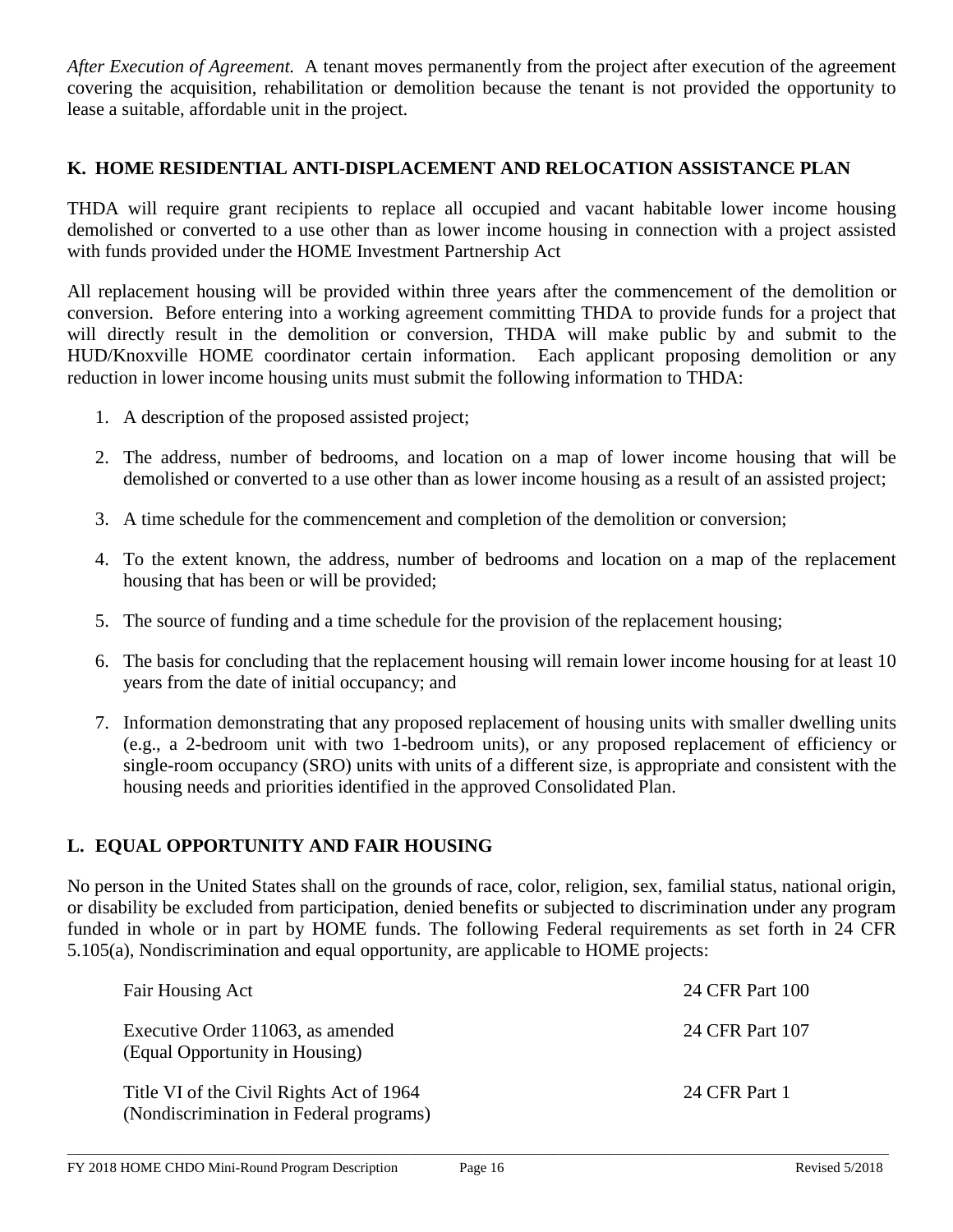| Age Discrimination Act of 1975                                                                 | 24 CFR Part 146                                                      |
|------------------------------------------------------------------------------------------------|----------------------------------------------------------------------|
| Section 504 of the Rehabilitation Act of 1973                                                  | 24 CFR Part 8                                                        |
| Section 109 of Title I of the Housing and Community<br>Development Act of 1974                 | 24 CFR Part 6                                                        |
| Title II of the Americans with Disabilities Act                                                | 42 U.S.C. §12101 et seq.                                             |
| Equal Access to Housing in HUD Programs Regardless of<br>Sexual Orientation or Gender Identity | 24 CRF Parts 5, 200, 203,<br>236, 400, 570, 574, 882,<br>891 and 982 |
| Section 3 of the Housing & Urban Development Act of 1968                                       | 24 CFR 135                                                           |

• Section 3 requires that the employment and other economic opportunities generated by Federal financial assistance for housing and community development programs shall, to the greatest extent feasible, be directed toward low-income persons, particularly those who are recipients of government assistance for housing.

Executive Order 11246, as amended 41 CFR 60 (Equal Employment Opportunity Programs)

Executive Order 11625, as amended (Minority Business Enterprises)

Executive Order 12432, as amended (Minority Business Enterprise Development)

Executive Order 12138, as amended (Women's Business Enterprise)

• Executive Orders 11625, 12432, and 12138 (Minority/Women's Business Enterprise) require that PJs and local programs must prescribe procedures acceptable to HUD for a minority outreach program to ensure the inclusion, to the maximum extent possible, of minorities and women and entities owned by minorities and women in all contracts. Local programs must also develop acceptable policies and procedures if their application is approved by THDA.

The HUD Office of Fair Housing also includes the following fair housing laws and Presidential Executive Orders which are not included in 24 CFR 5.105(a) but which are applicable to federally-assisted programs:

Architectural Barriers Act of 1968 at 42 U.S.C. §4151 *et seq.*

Executive Order 12892, as amended (Affirmatively Furthering Fair Housing)

Executive Order 12898

Executive Order 13166 (Limited English Proficiency)

Executive Order 13217 (Community-based living arrangements for persons with disabilities)

In addition to the above requirements, the PJ and local programs must assure that its Equal Opportunity and Fair Housing policies in the HOME Program are consistent with its current Consolidated Plan.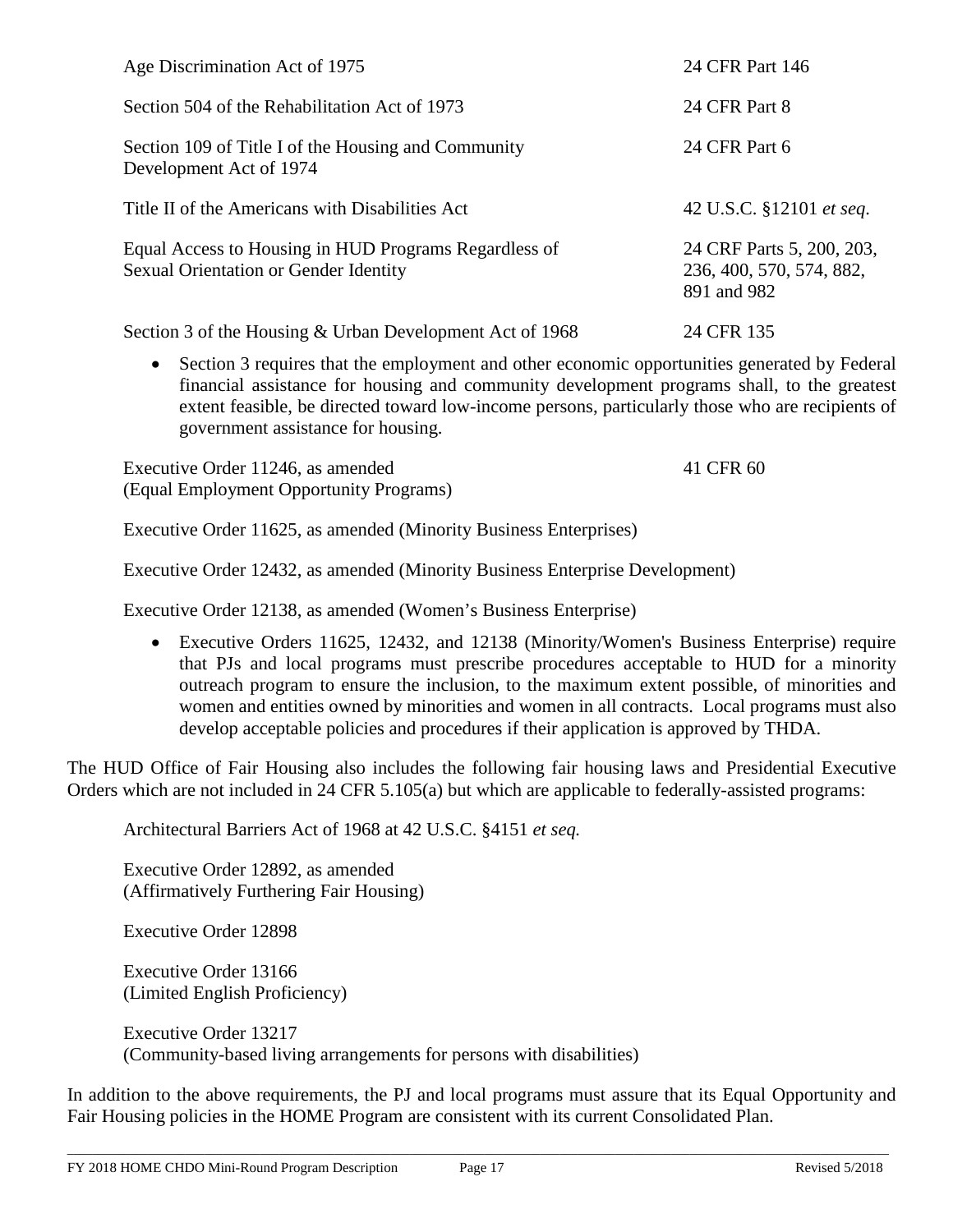# **M. SITE AND NEIGHBORHOOD STANDARDS**

Housing provided through the HOME program must be suitable from the standpoint of facilitating and furthering full compliance with the applicable provisions of Title VI of the Civil Rights Act of 1964, the Fair Housing Act, Executive Order 11063, and HUD regulations issued pursuant thereto; and must promote greater choice of housing opportunities. Grantees must ensure that the proposed activity does not allow or promote segregation on the basis of race, disability or income.

## **N. AFFIRMATIVE MARKETING**

Prior to beginning a HOME project, grant recipients must adopt affirmative marketing procedures and requirements for all HOME-funded homebuyer projects with five or more units. Affirmative marketing steps consist of actions to provide information and otherwise attract eligible persons in the housing market area to the available housing without regard to race, color, national origin, sex, religion, familial status or disability. These must be approved by THDA prior to any HOME funds being committed to a project. Requirements and procedures must include:

- 1. Methods for informing the public, owners and potential tenants about fair housing laws and the local program's policies;
- 2. A description of what owners and/or the program administrator will do to affirmatively market housing assisted with HOME funds;
- 3. A description of what owners and/or the program administrator will do to inform persons not likely to apply for housing without special outreach;
- 4. Maintenance of records to document actions taken to affirmatively market HOME-assisted units and to assess marketing effectiveness; and
- 5. Description of how efforts will be assessed and what corrective actions will be taken where requirements are not met.

#### **O. ENVIRONMENTAL REVIEW**

In implementing the HOME program, the environmental effects of each activity must be assessed in accordance with the provisions of the National Environment Policy Act of 1969 (NEPA) and the related authorities listed in HUD's regulations at 24 CFR Parts 50 and 58.

THDA, as the Participating Jurisdiction, will be responsible for carrying out environmental reviews. THDA must request the release of funds from HUD for any projects of non-profit organizations. The non-profit organizations will be responsible for gathering the information required for the environmental reviews. HOME funds and any other funds involved in the project cannot be committed until the environmental review process has been completed and the HOME funds have been released. The Environmental Review covers the entire project, not just the portion funded by HOME. Therefore, except under very limited circumstances, *no funds, including both HOME and non-HOME resources, may be expended on a project prior to the release of funds under the Environmental Review process. Any such expenditure will make the entire project ineligible for funding under the HOME program.*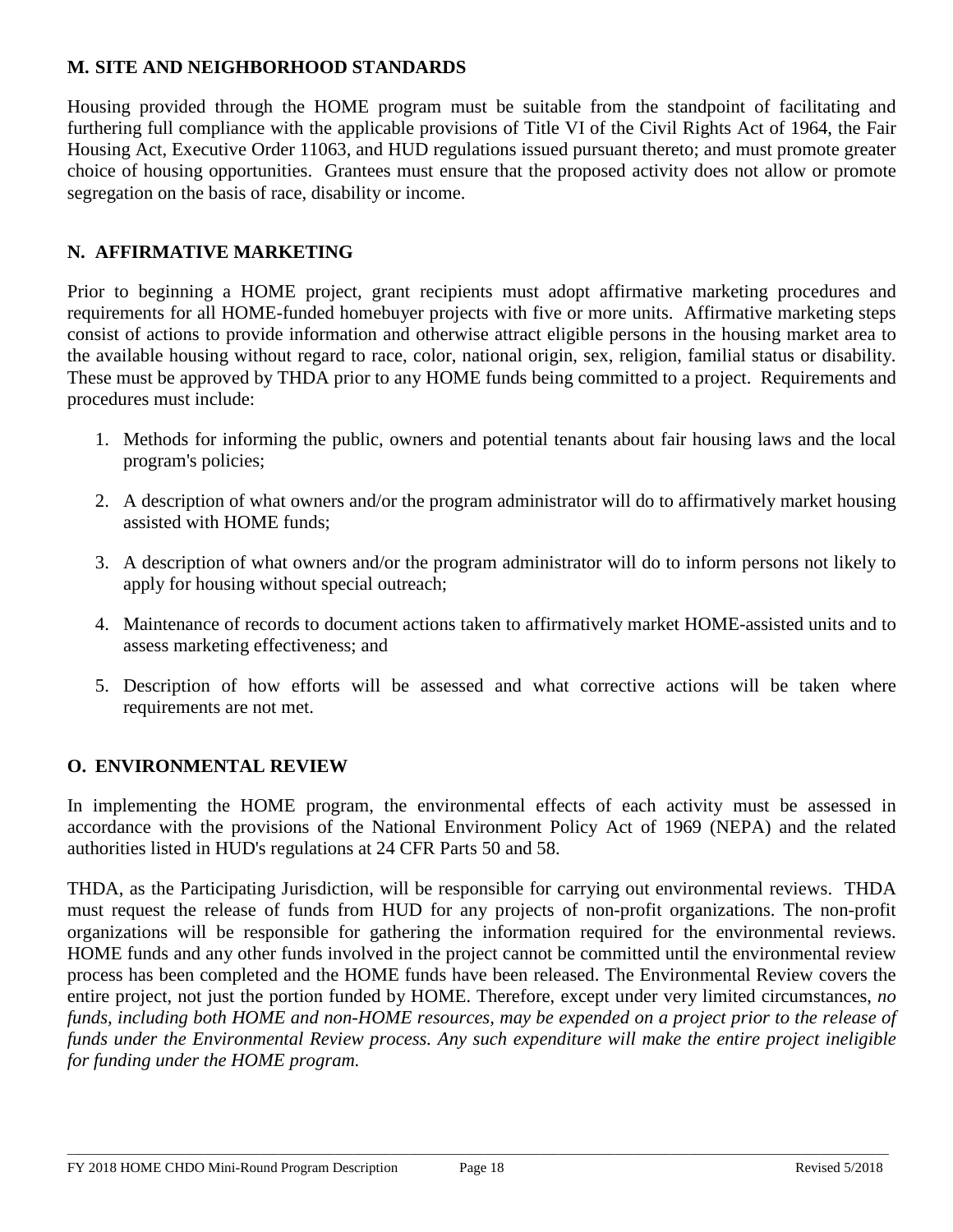#### **P. LEAD-BASED PAINT**

Housing assisted with HOME funds is subject to the Lead-Based Paint Poisoning Prevention Act (42 U.S.C. 4821 et seq.) and 24 CFR Part 35, Subparts C through M. The lead-based paint provisions of 982.401(j) also apply, irrespective of the applicable property standard under 24 CFR 92.251. The Lead-Based Paint regulations are available at [www.hud.gov/lea](http://www.hud.gov/lea) or by contacting 1-800-424-LEAD (5323).

#### **Q. LABOR STANDARDS**

Davis-Bacon wage compliance and other Federal laws and regulations pertaining to labor standards apply to all contracts for rehabilitating or constructing 12 or more units assisted with HOME funds. The contract for construction must contain the applicable wage provisions and labor standards. Davis-Bacon does not apply to projects using volunteer labor or to sweat equity projects.

#### **R. DEBARMENT AND SUSPENSION**

Local programs must require participants in lower-tier transactions covered by 24 CFR 24 to certify that neither it nor its principals are presently debarred, suspended, proposed for debarment, declared ineligible or voluntarily excluded from the covered transaction.

#### **S. FLOOD PLAINS**

*HOME funds may not be used to construct housing* in an area identified by the Federal Emergency Management Agency as having special flood hazards. In addition, THDA discourages the rehabilitation of units located in special flood hazard areas, but in a few instances and with written permission from THDA, houses located in a floodplain may be assisted. The community must be participating in the National Flood Insurance Program and flood insurance must be obtained on the units.

#### **T. CONFLICT OF INTEREST**

In the procurement of property and services, the conflict of interest provisions at 2 CFR 200.112, apply. In all cases not governed by 2 CFR 200.112, the conflict of interest provisions of the HOME Rule as stated below apply:

The HOME conflict of interest provisions apply to any person who is an employee, agent, consultant, officer, elected official or appointed official of THDA, a State recipient or subrecipient receiving HOME funds. No person listed above who exercises or has exercised any functions or responsibilities with respect to activities assisted with HOME funds or who are in a position to participate in a decision-making process or gain inside information with regard to these activities may obtain a financial interest or financial benefit from a HOMEassisted activity, or have a financial interest in any contract, subcontract or agreement with respect to the HOME-assisted activity, or the proceeds from such activity, either for themselves or those with whom they have business or immediate family ties, during their tenure or for one year thereafter. Immediate family ties include (whether by blood, marriage or adoption) the spouse, parent (including stepparent), child (including a stepchild), brother, sister (including a stepbrother or stepsister), grandparent, grandchild, and in-laws of a covered person.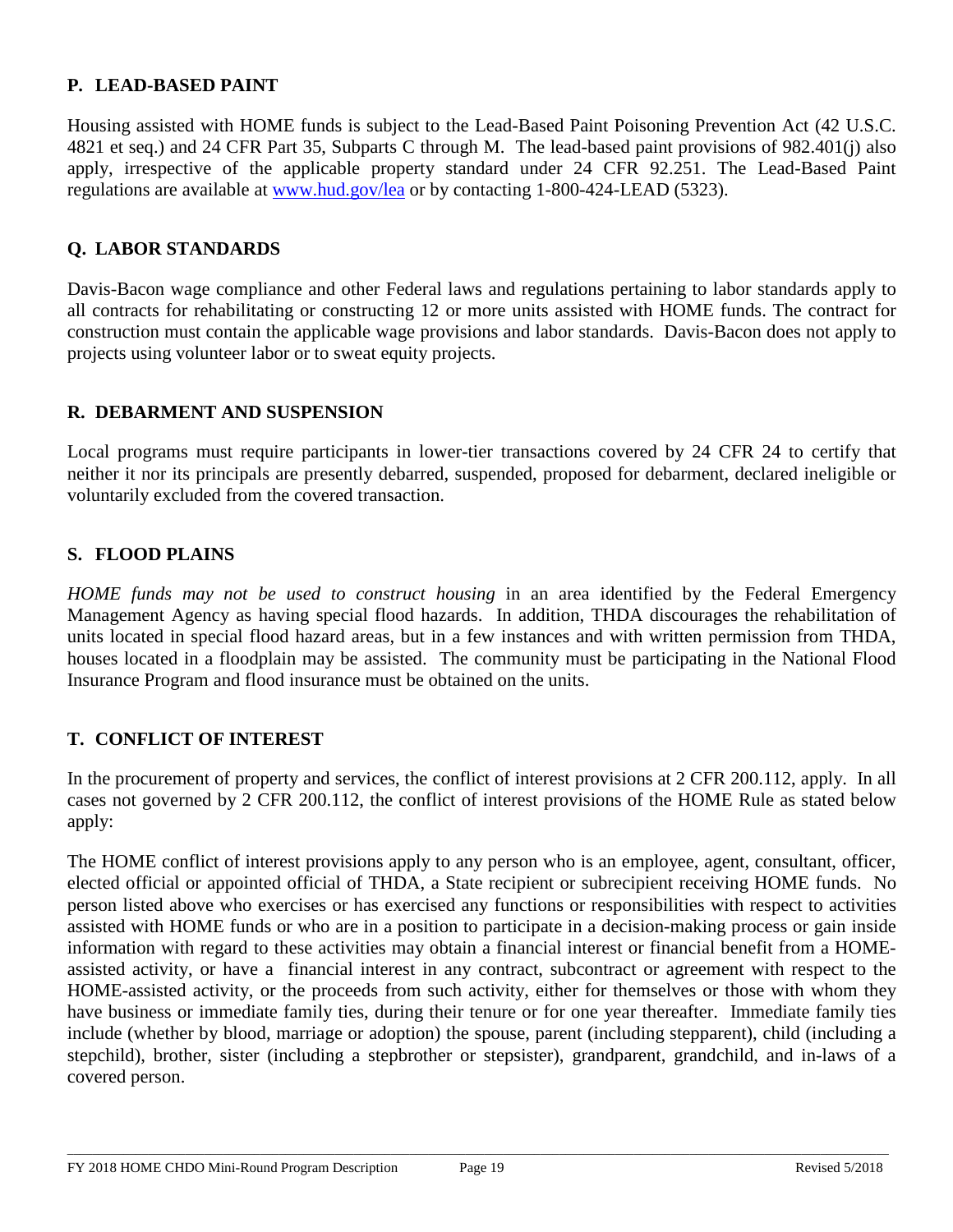No owner, developer or sponsor of a project assisted with HOME funds (or officer, employee, agent, elected or appointed official, or consultant of the owner, developer or sponsor or immediate family member or immediate family member of an officer, employee, agent, elected or appointed official, or consultant of the owner, developer or sponsor) whether private, for profit or non-profit (including a CHDO when acting as an owner, developer or sponsor) may occupy a HOME-assisted affordable housing unit in a project during the required period of affordability specified in 92.252(e) or 92.254(a)(4). This provision does not apply to an individual who receives HOME funds to acquire or rehabilitate his or her principal residence or to an employee or agent of the owner or developer of a rental housing project who occupies a housing unit as the project manager or maintenance worker.

Grant recipients should avoid conflicts of interest and the appearance of conflicts of interest in administering their HOME programs as THDA does not routinely consider requesting exceptions to the conflict of interest provisions from HUD. The existence of a conflict of interest or the appearance of a conflict of interest, as determined by THDA in its sole discretion, may be grounds for requiring repayment of HOME funding and limitations on future program participation.

# **U. PROCUREMENT**

It is important to keep the solicitation of bids for goods and services as well as professional services contracts open and competitive. Cities, counties, and non-profit organizations must follow their procurement policies and meet all state and federal requirements. At a minimum, applicants must comply with 2 CFR 200.318 - General Procurement Standards.

Prior to solicitation of bids, the Grantee should develop a comprehensive scope of work and perform an independent cost estimate. Grantees should obtain a minimum of 3 to 5 bids using formal advertising or requests for proposals for the procurement of professional services such as grant administration, inspections, and work write-ups. There must be an established, well-documented selection procedure and a written rationale for selecting the successful bid or proposal.

# **V. APPLICATION AND EVALUATION PROCEDURE**

THDA will evaluate each application to determine if the proposal meets threshold criteria. Threshold criteria includes: submission of a complete application; proposal of an eligible activity; proposal of a project that in the opinion of THDA is physically, financially, and administratively feasible; and the proposal of a project that meets the requirements of 24 CFR Part 92, as amended.

CHDOs must submit the **Non-Profit/CHDO Checklist** with supporting documentation. Applicants must upload all organizational information required to be submitted through THDA's Participant Information Management System (PIMS). Copies of organizational documents that are required to be submitted through PIMS but that are submitted through another means will not be considered.

Documentation must be submitted along with the completed Checklist to demonstrate that the organization meets threshold requirements and has the capacity to provide affordable housing for low-income households, including the administration of the proposed project.

Applications meeting the threshold criteria will be scored and ranked in descending numerical order within the CHDO matrix, based on the criteria provided below. In the event of a tie score under the CHDO matrix, THDA first will select the application with the highest capacity score and then, if a tie still remains, the highest percentage of Match.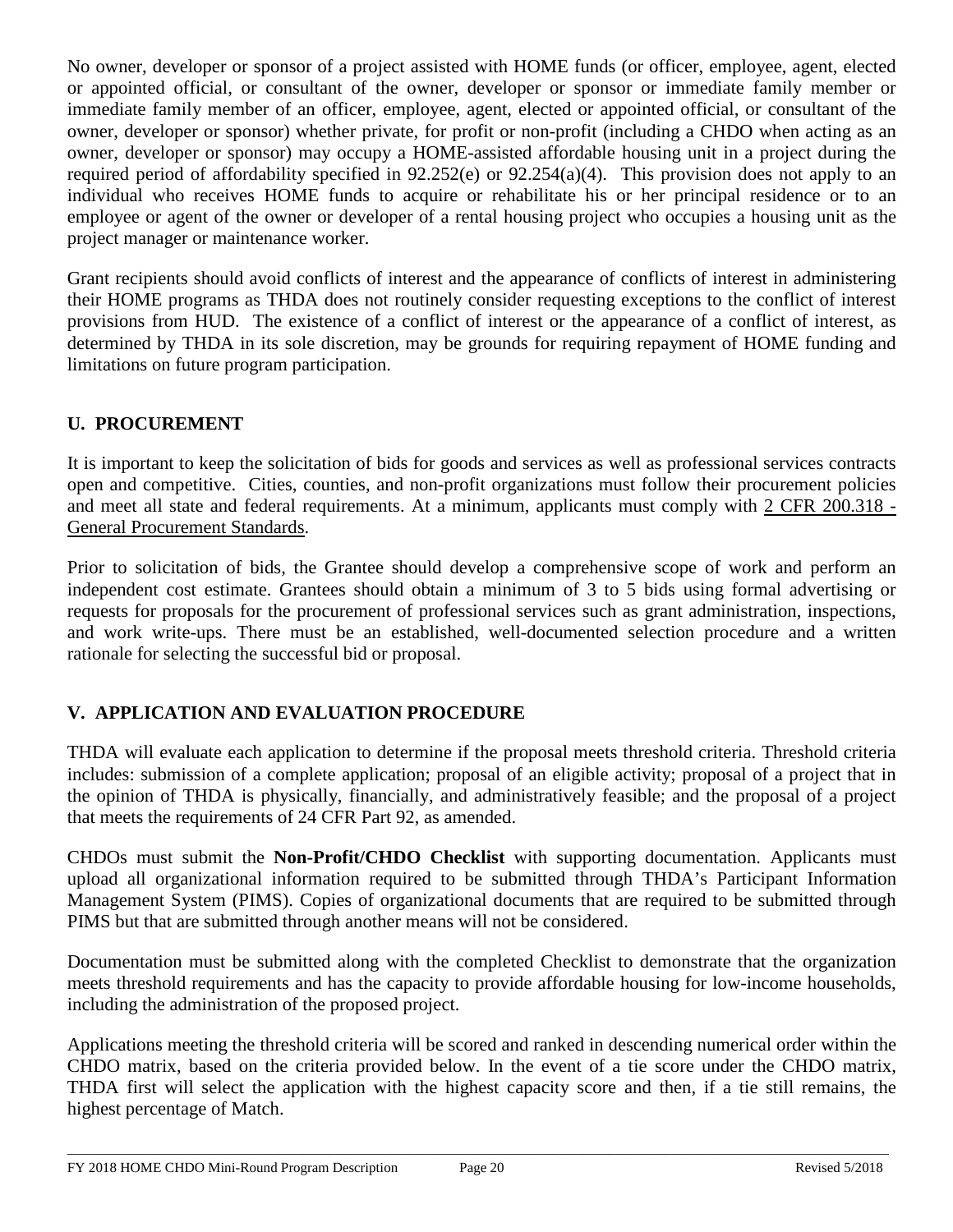# **CHDO MATRIX Up to 120 points**

# **1. CAPABILITY Up to 60 points**

The proposed project demonstrates exceptional project planning and readiness. Up to 30 points

- The program design is complete and all necessary components to accomplish the project are identified in the application.
- Sites have been identified and CHDO has site control. NOTE: THDA will not be able to issue a Working Agreement unless there are specific addresses or a legal description for the property.
- CHDO has a pipeline of potential homebuyers ready to purchase or working toward readiness to purchase. NOTE: Commitment of CHDO funds must be to a specific address and homebuyer to meet HUD's definition of CHDO commitment by the 24-month deadline.
- CHDO has completed an examination of neighborhood market conditions demonstrating a need for the proposed housing and the anticipated housing types, as well at the target locations or neighborhoods for which the housing is intended.
- CHDO has secured other funding for the project. Commitment letters are included in the application.

The CHDO demonstrates sufficient capacity beyond threshold. Up to 30 points

- The CHDO has produced successful affordable housing projects of similar size, scope and complexity.
- The CHDO has a demonstrated capacity to manage homeownership programs.
- The CHDO has paid staff with demonstrated housing development experience as documented by W-2 forms.
- The organization operating budget reflects multiple sources of funding.
- If previous experience under HOME:
	- $\triangleright$  Has the demonstrated ability to conform to the timeframe of Attachment B: Implementation Plan of the HOME Working Agreement;
	- $\triangleright$  Has demonstrated its ability to commit and draw down funds in a timely manner;
	- $\triangleright$  Has demonstrated the ability to complete a project within the contract term;
	- $\triangleright$  Has a lack of monitoring findings; and
	- $\triangleright$  Appropriately responds to client concerns or complaints and to THDA staff.

\_\_\_\_\_\_\_\_\_\_\_\_\_\_\_\_\_\_\_\_\_\_\_\_\_\_\_\_\_\_\_\_\_\_\_\_\_\_\_\_\_\_\_\_\_\_\_\_\_\_\_\_\_\_\_\_\_\_\_\_\_\_\_\_\_\_\_\_\_\_\_\_\_\_\_\_\_\_\_\_\_\_\_\_\_\_\_\_\_\_\_\_\_\_\_\_\_\_\_\_\_\_\_\_\_\_\_\_\_\_\_\_\_\_\_\_\_\_\_\_\_\_\_\_\_\_\_\_\_\_\_\_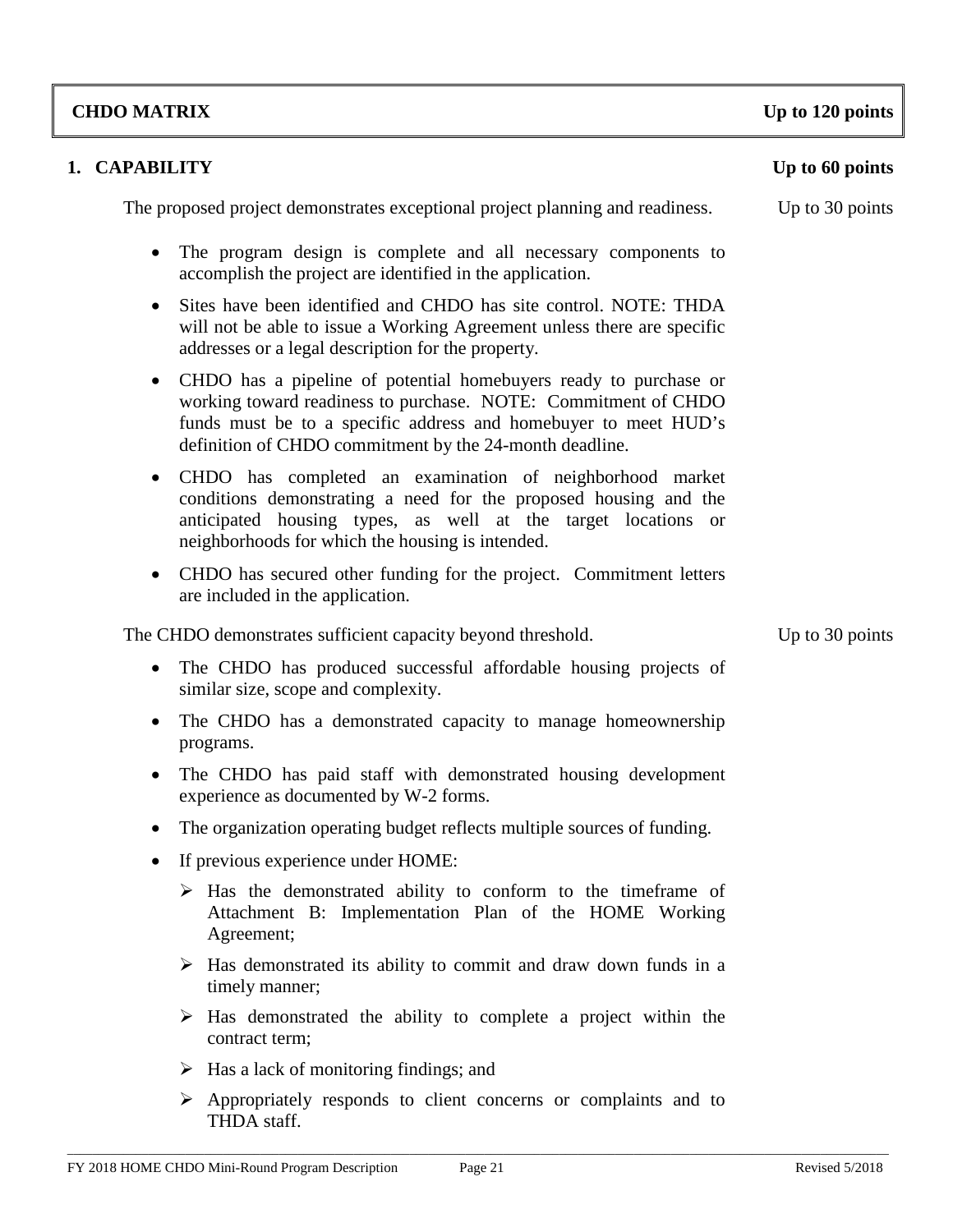#### **2. CHDO SERVICE AREA NOT IN A PJ 5 points**

THDA shall award up to 5 points to applications submitted from CHDO's where the service area of the CHDO does not include an area designated as an entitlement area/PJ by HUD.

#### **3. DISASTER AREAS 10 points**

THDA shall award 10 points to applications for projects located in counties that have been declared a presidential disaster area under the Robert T. Stafford Disaster Relief and Emergency Assistance Act in the calendar year prior to the application due date. There are currently no presidentially declared disaster areas in Tennessee.

#### **4. MATCH Up to 15 points**

THDA shall award up to 30 points to applications that include a committed contribution of eligible match resources towards the project implementation. A commitment of eligible match contribution from an external source must be documented in the application from the source providing the contribution. To determine the points awarded, THDA will not round the percentage calculated.

• The project's sources include an eligible HOME match contribution that is equal to or greater than 15% of the proposed HOME funds to be used for project costs; 15 points

OR

• The project's sources include an eligible HOME match contribution that is equal to or greater than 5% and less than 15% of the proposed HOME funds to be used for project costs; 10 points

OR

• The project's sources include an eligible HOME match contribution that is equal to or greater than 1% and less than 5% of the proposed HOME funds to be used for project costs; 5 points

OR

• The project's sources include an eligible HOME match contribution that is less than 1% of the proposed HOME funds to be used for project costs.

#### **5. LEVERAGE** Up to 10 points

THDA shall award up to 10 points to applications that include the use of funds from other sources. THDA will award points in this category based on the actual percentage of other funds in the project. Leveraged funds counted in one program year do not qualify again as leverage in subsequent years. In order to receive points, there must be written documentation for the leveraged funds in the application.

0 points